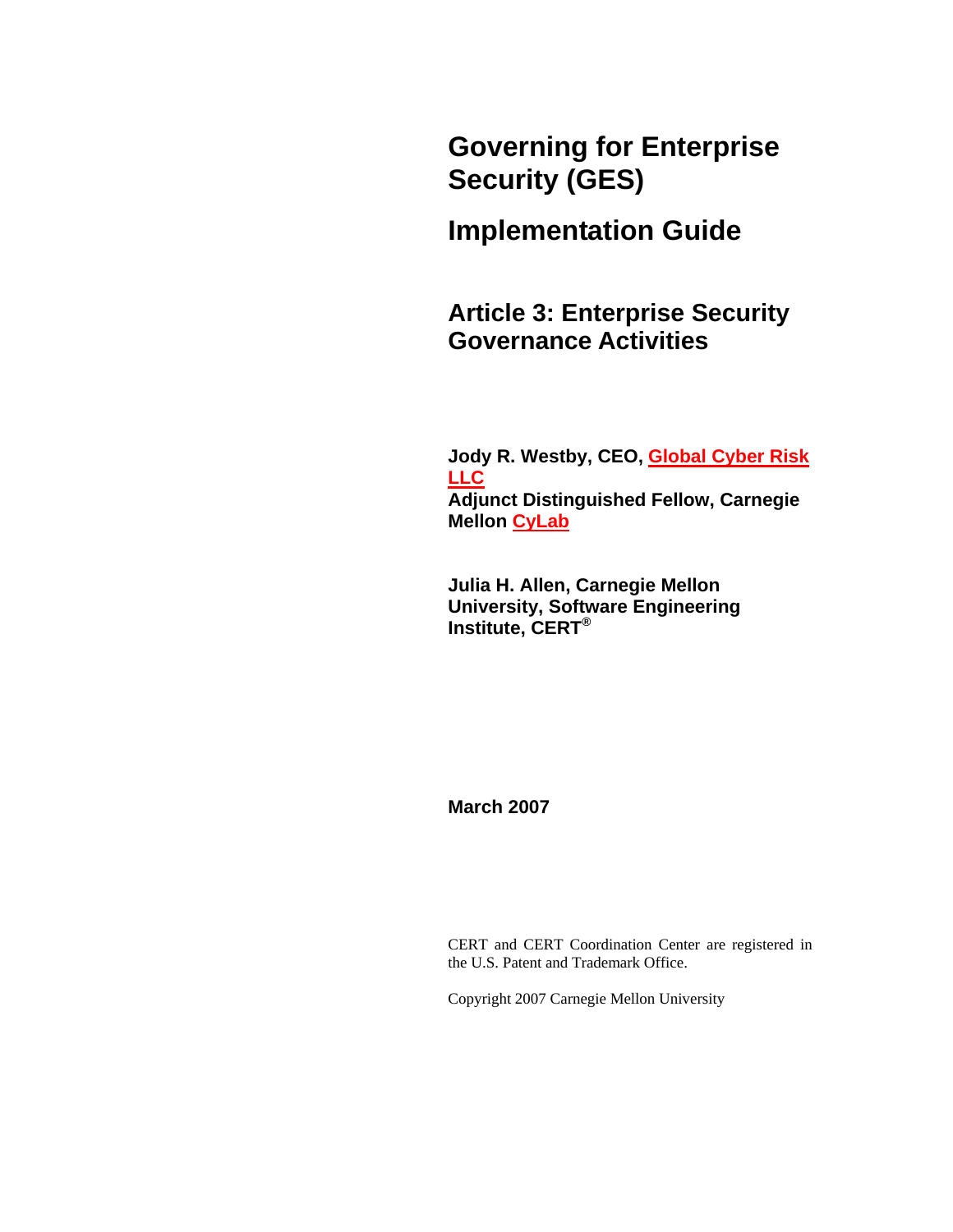<span id="page-1-0"></span>[Introduction](#page-1-0) [The Basis for Governance of Enterprise Security](#page-1-0) [Governance Approach](#page-4-0) [Governance Activities](#page-4-0) [Additional Considerations](#page-33-0) **[Conclusion](#page-35-0)** 

# **Introduction**

This article elaborates the description of an enterprise security program (ESP) discussed in [Article 2: Defining an Effective Enterprise Security Program](http://www.cert.org/archive/pdf/GES_IG_2_0703.pdf). It closely examines the governance elements of an ESP, including who is involved, their roles and responsibilities, governance activities required to implement an ESP, and a description of these activities.

# **The Basis for Governance of Enterprise Security[1](#page-1-1)**

Senior leadership's fundamental *commitment* to information security is the most important aspect of effectively managing the security risk to an organization's digital assets. This requires internalizing security as an essential mission need, equivalent to core business operational functions.

Proper governance necessarily requires an understanding of the full range of actions and operations involved. Building upon [Article 2's](http://www.cert.org/archive/pdf/GES_IG_2_0703.pdf) explanation of an enterprise security program (ESP), this article provides a more in-depth view of how to govern an ESP and the activities and processes undertaken for that purpose.

The responsibility of boards and officers to protect an organization's digital assets is more than a good idea. It flows from both case law regarding the fiduciary duty of care owed by officers and directors to shareholders, and also flows from legal compliance requirements associated with laws, regulations, treaties, and other legal instruments requiring security or "reasonable care" in protecting data.

Legal compliance requirements originate in domestic and international law. Numerous federal and state laws require protections for various types of data, the most commonly known being financial and medical/health information due to the visibility afforded the Health Insurance Portability and Accountability Act (HIPAA) and the Gramm-Leach-Bliley Act (GLBA) [Westby 04a]. In addition to GLBA and HIPAA, other U.S. regulations require security of information, such as Internal Revenue Service regulations pertaining to electronic tax records and certain Securities and Exchange Commission (SEC) and Food and Drug Administration regulations.

Both federal and state electronic transaction laws also require security for the storage of electronic transaction records [Smedinghoff 06].

 $\overline{a}$ 

<span id="page-1-1"></span><sup>&</sup>lt;sup>1</sup> See also Article 1: Characteristics of Effective Security Governance and refer to the following references: [Allen 05], [Allen 06a], [Allen 06b], and [Allen 06c].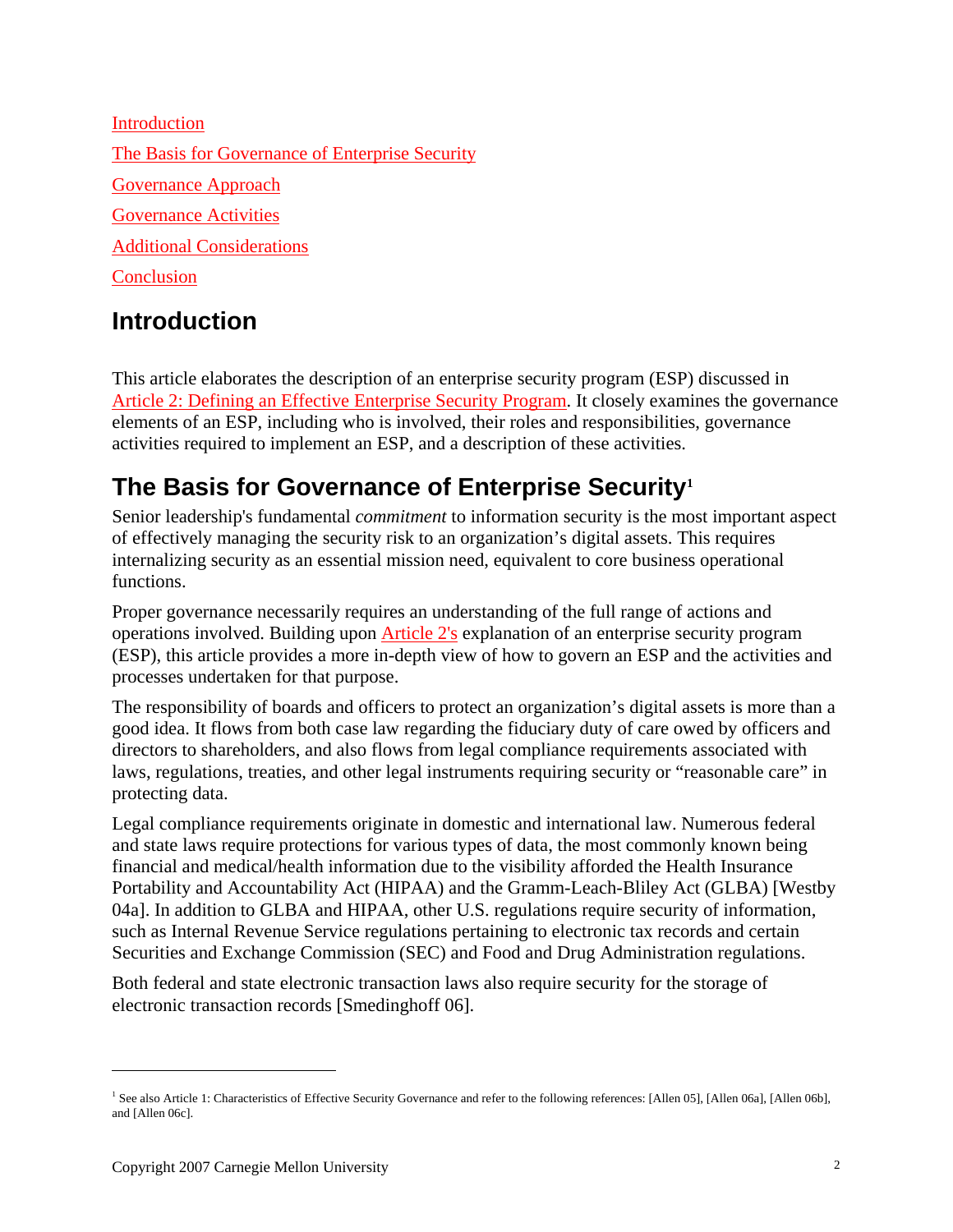Other laws impose governance requirements on specific public and private sector systems. Sarbanes-Oxley, for example, requires public companies to implement internal controls to ensure the integrity of financial data. The Federal Information Security Management Act (FISMA) mandates the development and sustainment of an ESP that is consistent with certain National Institute of Standards and Technology (NIST) standards and guidance. FISMA applies to all federal agencies and departments and contractors operating government systems or maintaining, processing, or storing government data [Westby 04a].

Within the past year, several laws have been enacted that focus on the failure to adequately protect data. For example, security breach notification laws impose a compliance requirement on organizations to notify individuals in the event of a breach of their personal information. Compliance is, therefore, dependent upon knowing whether a breach has occurred and the nature of the incident. Some recently enacted state and federal laws are also imposing security requirements on the destruction of data [Smedinghoff 06].

Case law is also helping drive governance over information security. Generally, ESP governance activities flow from the fiduciary duty of care owed by board members and officers to

- govern the operations of the organization and protect its critical assets
- protect the organization's market share and stock price
- govern the conduct of employees
- protect the reputation of the organization
- ensure compliance requirements are met

The majority of U.S. jurisdictions follow the business judgment rule that the standard of care is that which a reasonably prudent director of a similar corporation would have used. This rule has, in the past, generously protected officers and directors from liability for their decisions.

The 1996 shareholder suit, *Caremark International Inc. Derivative Litigation*, raised the notion that shareholders may have a claim against officers and directors for losses arising from the failure to ensure that the organization's information and reporting systems were providing timely and accurate compliance and business performance information [Westby 04a].

More recent cases have developed that theme a bit more. In early 2005, in *Bell v. Michigan Council*, the Michigan court of appeals affirmed a \$275,000 verdict against a union whose members had their identities stolen after documents containing their personal information were stolen from a union official's home. The court agreed that the union had breached its duty to protect the data under Michigan's Social Security Number Act. In a February 2006 case, however, the court was more reluctant to find such a duty of care. In *Guin v. Brazos Higher Education Service Corp. Inc.*, the court viewed the duty of care owed to personal information under GLBA as less than absolute and as more of a "process." In *Guin,* a student sued after a student loan officer took his laptop home and it was stolen. The laptop contained Guin's sensitive, unencrypted personal information.

The student argued that, pursuant to GLBA, the company had a duty of care to protect his information and had breached this duty because the information was not encrypted. The Michigan district court rejected that argument and ruled that the GLBA does not require any specific security measure, such as encryption; the Act only requires reasonable security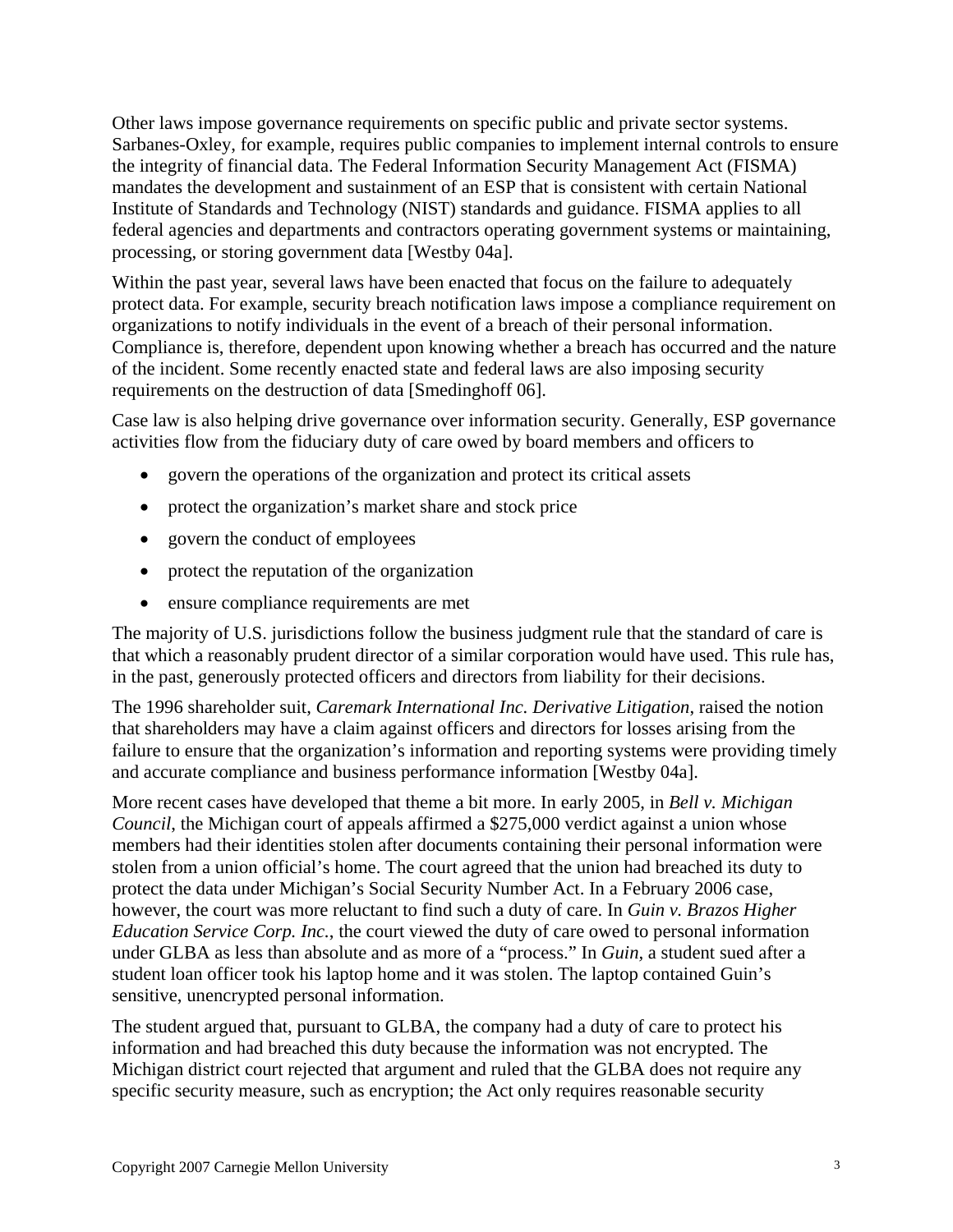measures, which were met by the defendant organization's enterprise security program. The court reasoned that since the company's program followed the ESP approach required by the GLBA Safeguard Rule, it, therefore, had the proper "process" in place and had not breached its duty to protect the information even though it was disclosed. [Smedinghoff 06]

The GLBA Safeguard Rule, HIPAA, and Federal Trade Commission (FTC) consent decrees involving privacy and security enforcement actions, all require what has become known as the "FTC 4-Part Program." Essentially, this requires the following:

- 1. Designating appropriate personnel to oversee the privacy and security program
- 2. Identifying reasonably foreseeable internal and external risks to availability, confidentiality, and integrity of information
- 3. Conducting an annual written review by qualified persons
- 4. Adjusting the program to fit findings from reviews, monitoring, and operational changes

From the international perspective, both the [Council of Europe \(CoE\) Convention on Cybercrime](http://www.usdoj.gov/criminal/cybercrime/COEFAQs.htm) (Cybercrime Convention) and the European Union's (EU) *Council Framework Decision on attacks against information systems* specify administrative, civil, and criminal penalties for cybercrimes that were made possible due to the lack of supervision or control by someone in a senior management position, such as an officer or director [Westby 04a]. The Cybercrime Convention continues to gain signatories and additional ratifications, with the U. S. ratification of the treaty being one of the most recent.

In addition, there are market reasons for governance over the security of digital assets. Years ago, a clear correlation was established between drops in stock price and distributed denial of service attacks on corporate systems [Acuff 00]. The Council on Competitiveness has launched a Resiliency Project to examine an organization's ability to avoid, deter, protect, respond, and adapt to market, technology and operational disruptions. A 2006 white paper notes that "resilience in the face of increasing risk. . . is becoming a linchpin of profitability, shareholder value and competitiveness" [COC 06b]. The Council links resiliency to security by noting in a recent study on system resilience that "[Financial sector] firms with high security levels are likely to have better bond ratings and lower insurance costs" [COC 06a].

The focus on sustainability and corporate responsibility are also pushing the governance envelope. Two "landscape-altering" trends for boards noted by a senior corporate governance executive include the following:

- Sustainability and corporate social responsibility, formerly relegated to gadflies and social interest groups, will be recognized as key corporate governance responsibilities for which directors should be held accountable.
- Organizations will come to recognize that corporate governance is not just a matter of regulatory compliance and accountability but a strategic means to lower the cost of capital, reduce risk, create value, and strengthen the long-term performance of the corporate enterprise [Wilcox 06].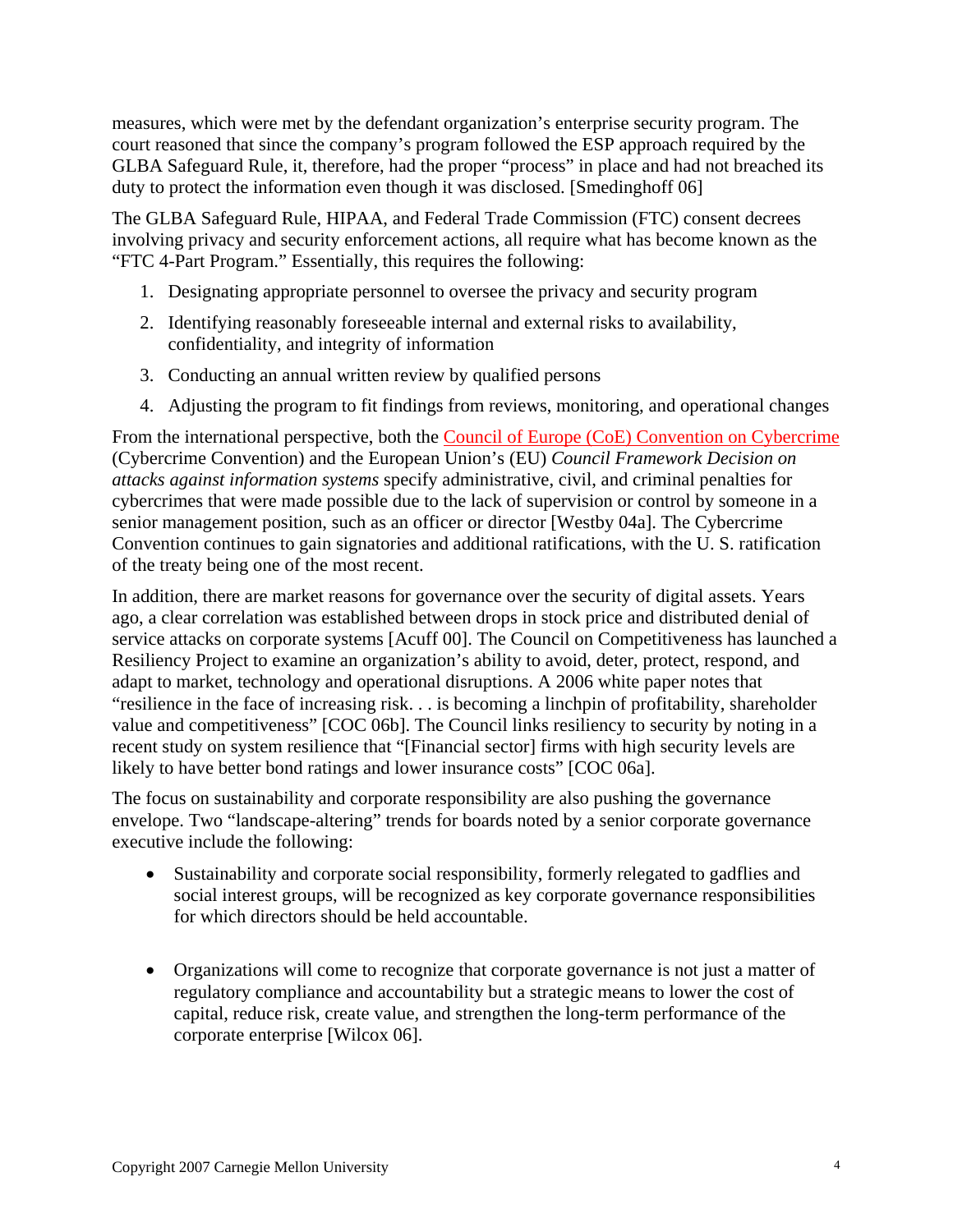# <span id="page-4-0"></span>**Governance Approach**

ESP governance activities are driven by the board risk committee (BRC), senior management, and designated key personnel. They are undertaken in a manner consistent with an organization's risk management and strategic plans, compliance requirements, organizational structure, culture, and management policies. Governance activities facilitate the development, institutionalization, assessment, and improvement of the ESP. The IT Compliance Institute declares:

Everyone in the organization has a role in ensuring a successful ERM [enterprise risk management] program, although management bears the primary responsibility for identifying and managing risk and implementing ERM with a structured, consistent, and coordinated approach. Boards of directors and their non-corporate equivalents have an overarching responsibility for monitoring the risk program efforts and obtaining assurance that the organization's risks are being acceptably managed [ITCI 06].

Although early efforts to engage boards and officers in information security and infrastructure protection were driven from the audit side of governance, the responsibility for setting the organization's risk threshold, determining its risk management processes and responses, and implementing ERM measures rests with the BRC [ITCI 06]. For purposes of this article, ERM is evidenced through the activities of the BRC, including the development and maintenance of the risk management plan (RMP).

The role of the board risk committee, as noted above, has both direct and oversight responsibilities in the development and sustainment of an ESP. The BRC's direct responsibilities are all within the Governance category of the ESP. Certain BRC oversight responsibilities, however, pertain to activities performed by key cross-organizational team (X-team) personnel in other categories of the ESP. It is important that organizations make a cognizant effort to avoid "stove piping" ESP activities and remain vigilant that security remains an enterprise issue and activities do not become isolated functions. [ISACA 05a]

# **Governance Activities**

Governance of enterprise security consists of activities which are performed by the BRC and designated X-team personnel, with support from other staff as needed. Guided by Table 1, (ESP Categories, Activities, Responsibilities/Roles, and Artifacts), this article describes which ESP activities require governance action. Governance-based ESP activities are grouped into the Table 1 categories of Governance, Integration and Operations, Implementation and Evaluation, and Capital Planning and Reviews/Audits and are shown in red text in Table 1. Each section also describes the purpose of the artifacts created during each activity.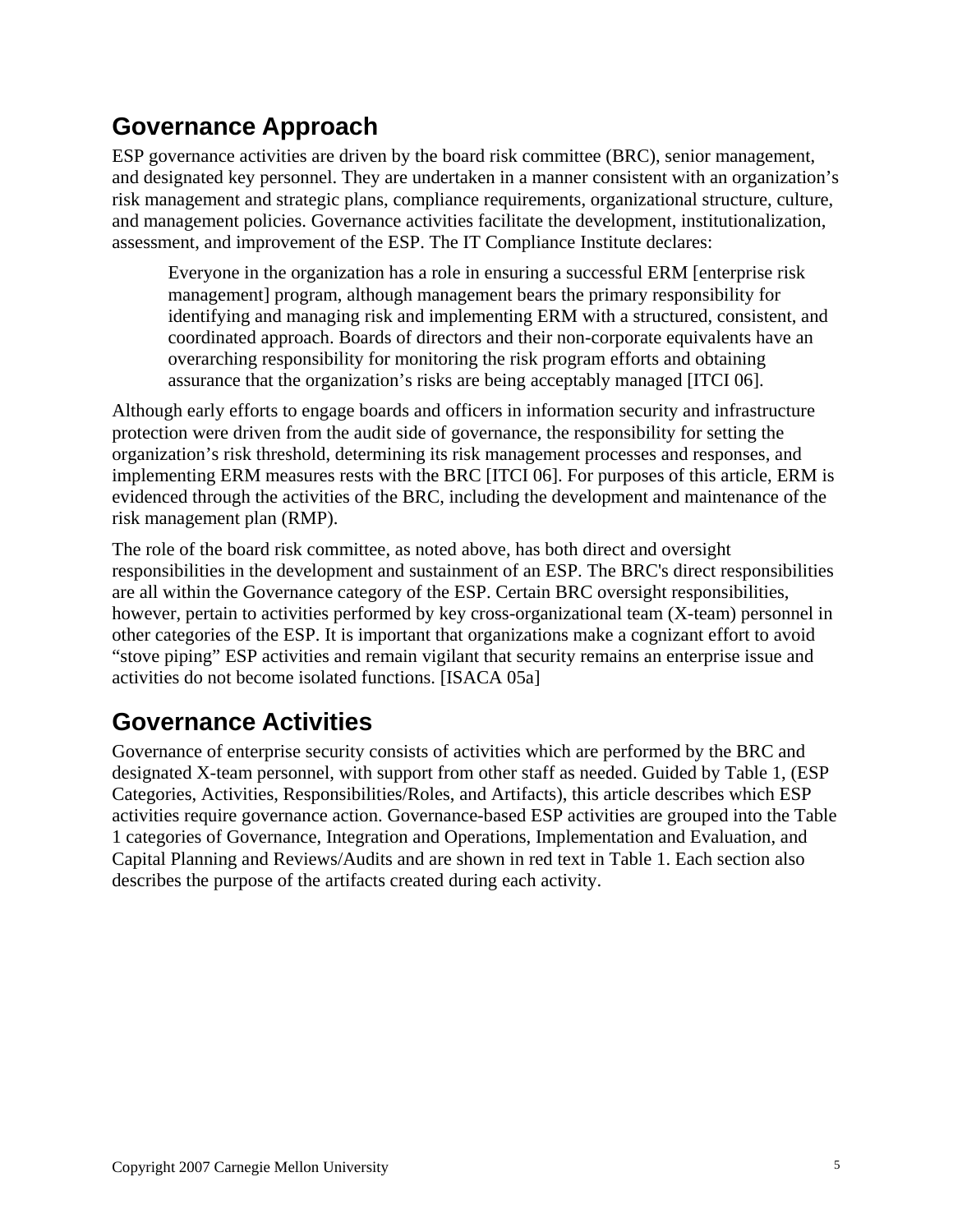**Table 1 - ESP Categories, Activities, Responsibilities/Roles, and Artifacts\*** 

<span id="page-5-0"></span>

| <b>ENTERPRISE SECURITY PROGRAM*</b> |                                                                                                                               |                       |                                                                                                                                     |
|-------------------------------------|-------------------------------------------------------------------------------------------------------------------------------|-----------------------|-------------------------------------------------------------------------------------------------------------------------------------|
| <b>CATEGORY</b>                     | <b>ACTIVITY SEQUENCE</b>                                                                                                      | <b>RESP/ROLES</b>     | <b>ARTIFACTS</b>                                                                                                                    |
| <b>Governance</b>                   | <b>Establish Governance Structure</b><br>$\bullet$<br><b>Assign Roles and Responsibilities, indicating Lines of Reporting</b> | <b>BRC</b>            | BRC Mission, Goals, Objectives, &<br>$\bullet$<br>Composition<br>X-Team Mission, Goals & Objectives,<br>$\bullet$<br>& Members      |
|                                     | <b>Develop Top-Level Policies</b>                                                                                             |                       | <b>Organizational Chart</b><br>$\bullet$<br>Roles & Responsibilities for ESP<br>$\bullet$<br><b>Top-level Policies</b><br>$\bullet$ |
|                                     | <b>Inventory Digital Assets</b>                                                                                               | CSO, BLE, CIO, BM, AO | Inventory of Assets & Systems <sup>2</sup><br>$\bullet$                                                                             |
|                                     | <b>Develop &amp; Update System Descriptions</b>                                                                               | BLE, CSO, CIO, BM, AO | <b>System Descriptions</b><br>$\bullet$                                                                                             |
|                                     | <b>Establish &amp; Update Ownership and Custody of Assets</b>                                                                 | CSO, BLE, CIO, BM, AO | Ownership & Custody Determined by<br>$\bullet$<br>BLE and Entered on Inventory by<br>CSO <sup>.</sup>                               |
|                                     | <b>Designate Security Responsibilities &amp; Segregation of Duties</b>                                                        | BRC, CSO              | <b>Detailed Security Responsibilities</b><br>$\bullet$                                                                              |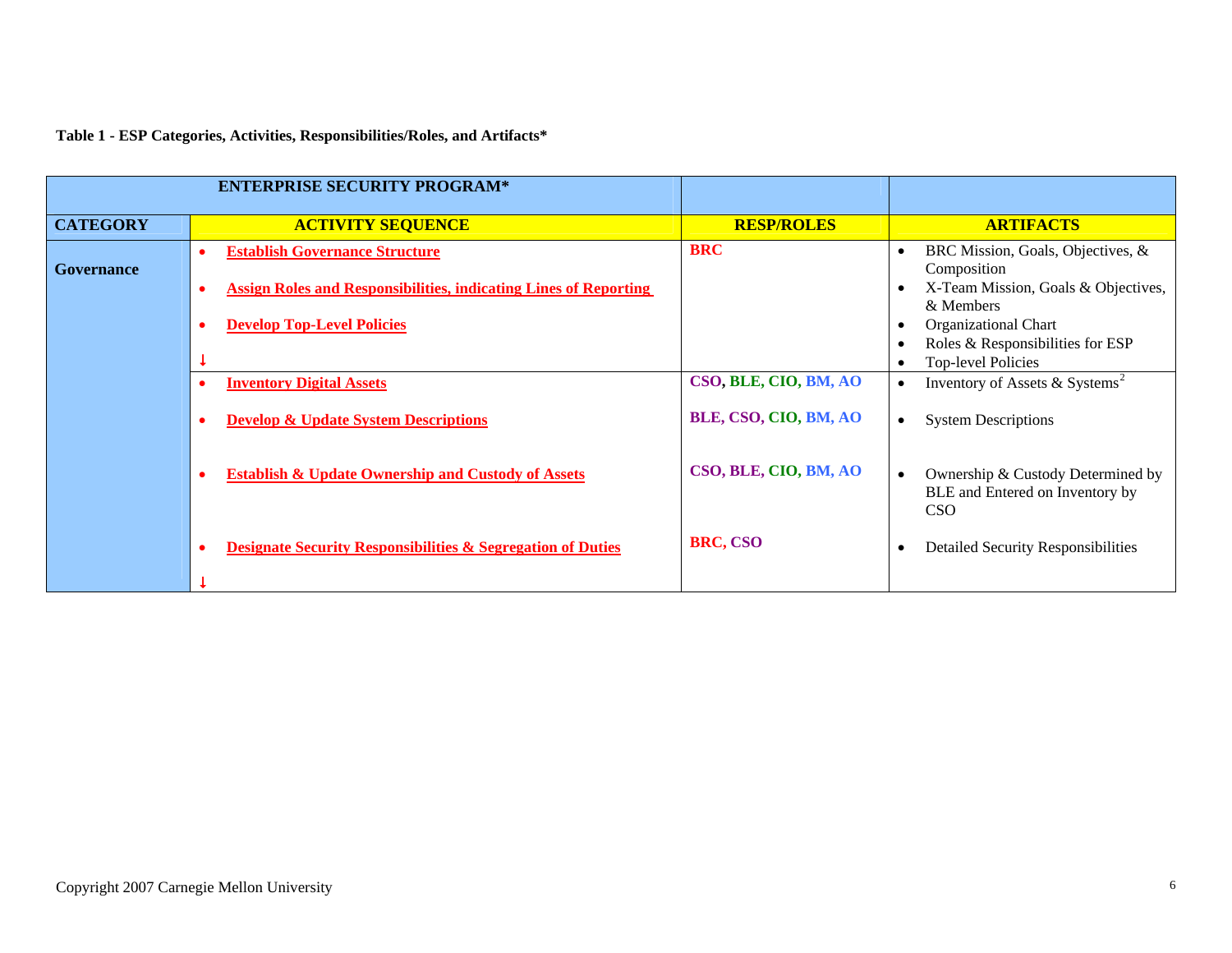|                                     | <b>ENTERPRISE SECURITY PROGRAM*</b>                                                                                                         |                                    |                                                                                         |
|-------------------------------------|---------------------------------------------------------------------------------------------------------------------------------------------|------------------------------------|-----------------------------------------------------------------------------------------|
| <b>CATEGORY</b>                     | <b>ACTIVITY SEQUENCE</b>                                                                                                                    | <b>RESP/ROLES</b>                  | <b>ARTIFACTS</b>                                                                        |
|                                     | <b>Determine &amp; Update Compliance Requirements</b><br>$\bullet$                                                                          | GC, CPO, CSO, BLE                  | Table of Authorities<br>$\bullet$                                                       |
| Governance<br>(cont <sup>2</sup> d) | <b>Map Assets to Table of Authorities</b><br>$\bullet$                                                                                      | GC, CPO, CSO, BLE                  | Mapping of Assets & Authorities<br>$\bullet$                                            |
|                                     | <b>Map and Analyze Data Flows</b>                                                                                                           | CPO, CSO, BM, AO                   | Mapping & Analysis of Data Flows<br>$\bullet$                                           |
|                                     | Map Cybercrime and Security Breach Notification Laws and<br>$\bullet$<br><b>Cross-Border Cooperation With Law Enforcement to Data Flows</b> | GC, CSO, CPO, BLE                  | Mapping of Cybercrime &<br>$\bullet$<br>Notification Laws & Cross-Border<br>Cooperation |
|                                     | <b>Conduct Privacy Impact Assessments and Privacy Audits</b>                                                                                | CPO, GC, CSO                       | Privacy Impact Assessments<br>$\bullet$<br>Privacy Audit Report<br>$\bullet$            |
|                                     | <b>Conduct Threat, Vulnerability, and Risk Assessments (including</b><br>$\bullet$<br>system C&As)                                          | BRC, CSO, BLE, BM, OP<br><b>CA</b> | <b>Risk Assessments</b><br>$\bullet$<br><b>Certification Letter</b><br>$\bullet$        |
|                                     | <b>Determine Operational Criteria</b>                                                                                                       | <b>BLE, BM</b>                     | Operational Criteria<br>$\bullet$                                                       |
|                                     | <b>Develop &amp; Update Security Inputs to the Risk Management Plan</b><br>(RMP)                                                            | BRC, CSO, CPO, CIO, GC             | Security Inputs to Risk Management<br>$\bullet$<br>Plan                                 |
|                                     | <b>Develop &amp; Update Enterprise Security Strategy (ESS)</b>                                                                              | BRC, CSO, CPO                      | <b>Enterprise Security Strategy</b><br>$\bullet$                                        |
|                                     |                                                                                                                                             |                                    |                                                                                         |

<sup>&</sup>lt;sup>2</sup> NIST defines an information system as "a discrete set of information resources organized for the collection, processing, maintenance, use, sharing, dissemination, or disposition of information" [Ross 04]. Information resources include networks, applications, and data. C&As are performed on systems, and security requirements apply throughout the system development life cycle (SDLC). A system description includes the purpose of the system, the information resources (or assets) that comprise it, how the assets are used, the asset owners and custodians, any special protections required, etc. [Ross 04]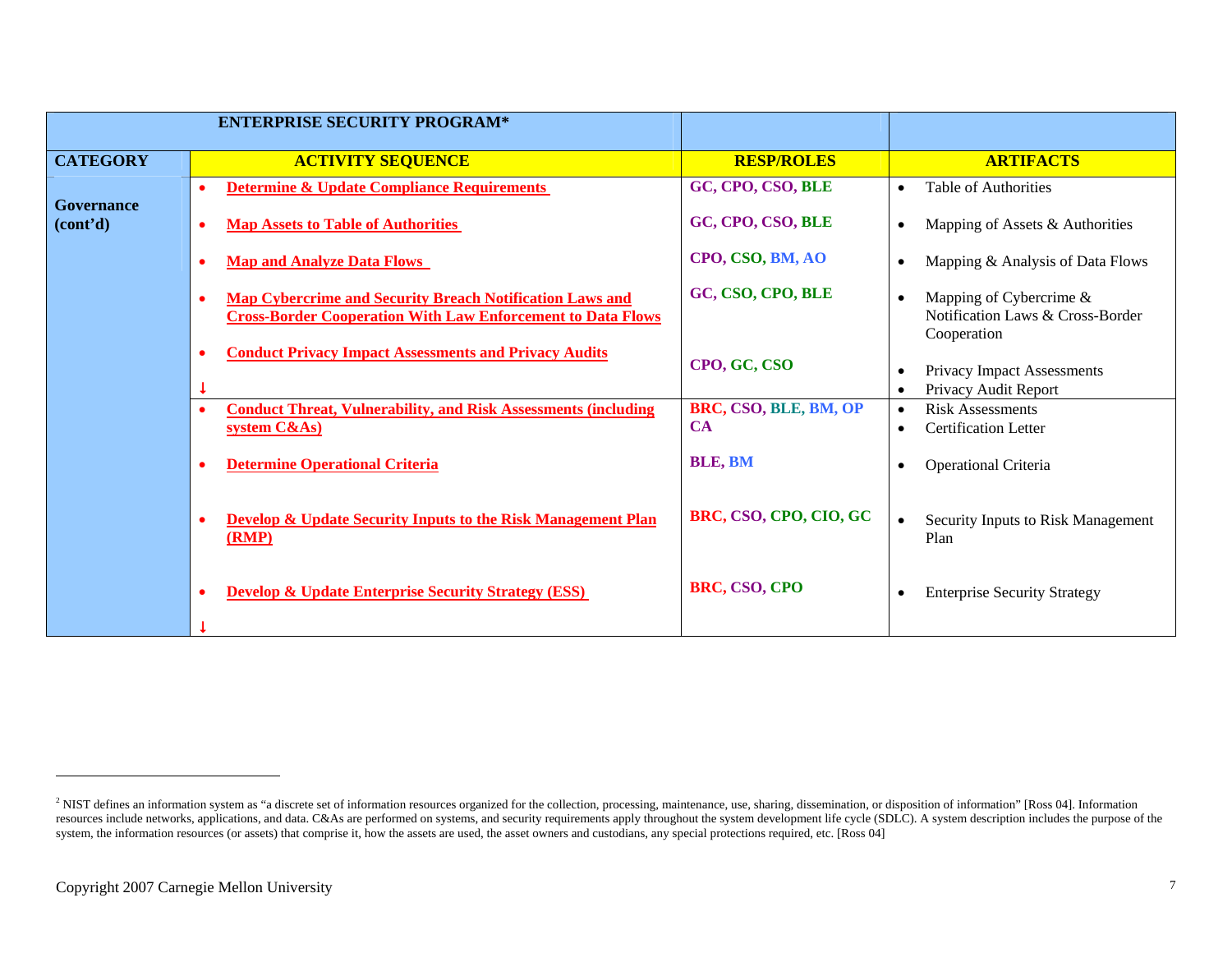|                    | <b>ENTERPRISE SECURITY PROGRAM*</b>                                                  |                                      |                                                                                                                                                                                 |
|--------------------|--------------------------------------------------------------------------------------|--------------------------------------|---------------------------------------------------------------------------------------------------------------------------------------------------------------------------------|
| <b>CATEGORY</b>    | <b>ACTIVITY SEQUENCE</b>                                                             | <b>RESP/ROLES</b>                    | <b>ARTIFACTS</b>                                                                                                                                                                |
| <b>Integration</b> | <b>Categorize Assets by Levels of Risk &amp; Magnitude of Harm</b><br>$\bullet$      | BRC, CSO, BLE, CPO,<br>GC, BM        | <b>Categorization of Assets</b><br>$\bullet$                                                                                                                                    |
| $+$                | <b>Determine &amp; Update Necessary Controls</b><br>G                                | BRC, CSO, CPO, BLE,<br>GC, BM        | Assignment of Controls (by system)<br>$\bullet$                                                                                                                                 |
| <b>Operations</b>  | Determine & Update Key Performance Indicators & Metrics<br>$\bullet$                 | BRC, CSO, BLE, CIO, BM,<br><b>OP</b> | Key Performance Indicators &<br>$\bullet$<br>Metrics                                                                                                                            |
|                    | <b>Identify &amp; Update Best Practices &amp; Standards</b><br>$\bullet$             | CSO, CIO, CPO                        | Listing of Approved Best Practices &<br>$\bullet$<br>Standards (BP&S)<br>Report on Implementation of BP&S<br>$\bullet$<br>Mapping of BP&S to Controls &<br>$\bullet$<br>Metrics |
|                    | <b>Determine Asset-Specific Security Configuration Settings</b><br>٠<br>$\downarrow$ | <b>CSO</b>                           | <b>Asset Security Configuration Settings</b><br>$\bullet$                                                                                                                       |
|                    | Develop, Update, & Test Incident Response Plan<br>$\bullet$                          | BRC, CSO, BLE, CIO, GC,<br><b>PR</b> | Incident Response Plan<br>$\bullet$                                                                                                                                             |
|                    |                                                                                      | BRC, CSO                             | Incident Response Plan Test Report<br>$\bullet$                                                                                                                                 |
|                    |                                                                                      | <b>CSO</b>                           | <b>Incident Response Reports</b><br>$\bullet$                                                                                                                                   |
|                    | <b>Develop, Update &amp; Test Crisis Communications Plan</b><br>↓                    | BRC, PR, CSO, CIO, BLE               | <b>Crisis Communications Plan</b><br>$\bullet$                                                                                                                                  |
|                    |                                                                                      | BRC, PR, CSO, CIO, BLE               | Crisis Communications Plan Test<br>$\bullet$<br>Report                                                                                                                          |
|                    |                                                                                      | PR, CSO, CIO                         | <b>Crisis Communication Reports</b><br>$\bullet$                                                                                                                                |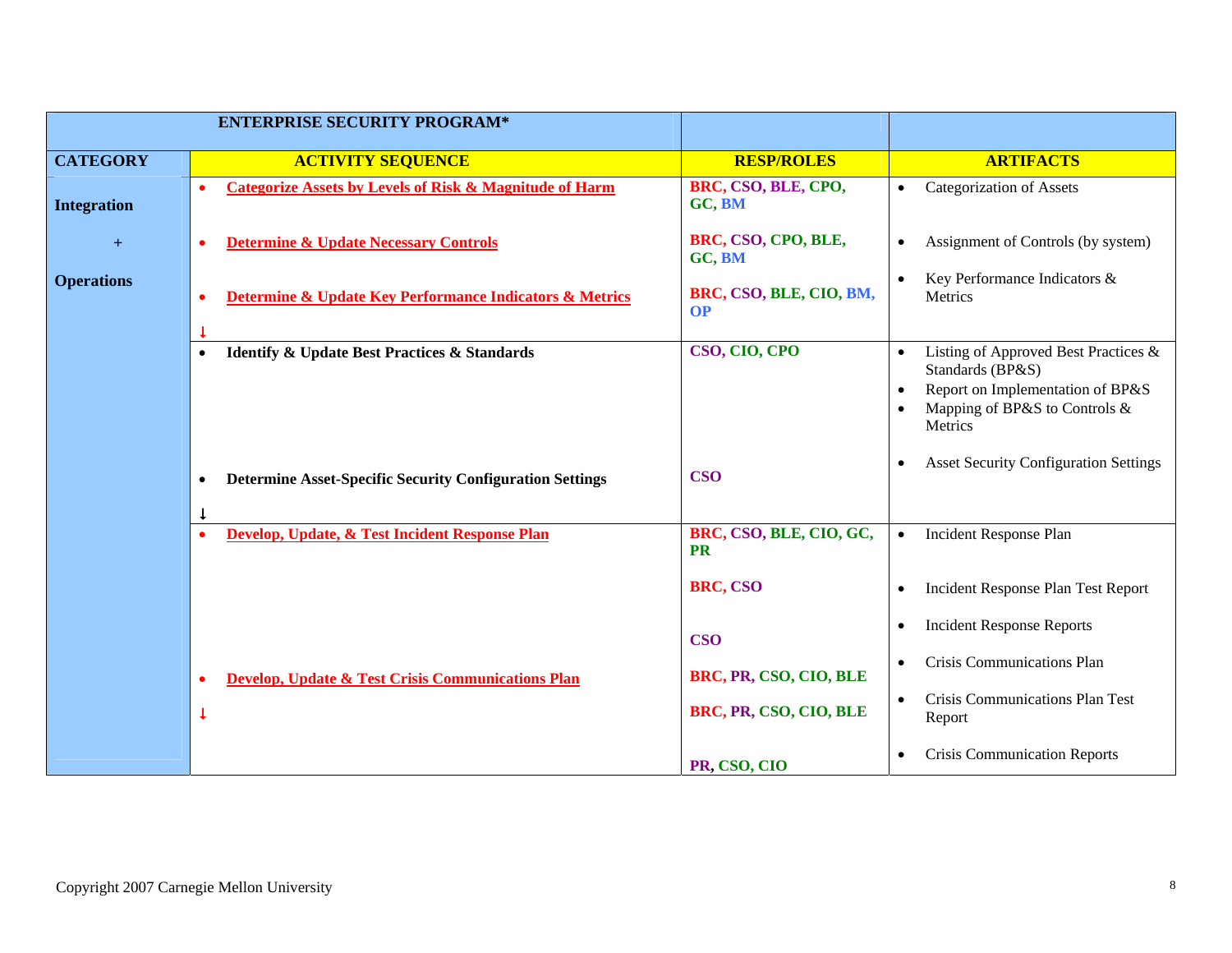| <b>ENTERPRISE SECURITY PROGRAM*</b>        |                                                                                  |                                          |                                                                                   |
|--------------------------------------------|----------------------------------------------------------------------------------|------------------------------------------|-----------------------------------------------------------------------------------|
| <b>CATEGORY</b>                            | <b>ACTIVITY SEQUENCE</b>                                                         | <b>RESP/ROLES</b>                        | <b>ARTIFACTS</b>                                                                  |
|                                            | Develop, Update, & Test Business Continuity & Disaster Recovery<br><b>Plan</b>   | BRC, CSO, CIO, BLE, BM,<br><b>OP</b>     | Business Continuity & Disaster<br>$\bullet$<br>Recovery Plan                      |
|                                            |                                                                                  | BRC, CSO, CIO, BLE                       | Business Continuity & Disaster<br>$\bullet$<br><b>Recovery Plan Test Report</b>   |
| <b>Integration</b><br>$+$                  | Develop, Update & Verify 3 <sup>rd</sup> Party & Vendor Requirements             | BRC, CSO, CIO, BLE                       | $3rd$ Party & Vendor Requirements for<br>BC/DR, IR, CC                            |
| <b>Operations</b><br>(cont <sup>2</sup> d) |                                                                                  | BRC, CSO                                 | $3rd$ Party & Vendor Requirements<br>Verification Report                          |
|                                            | Develop & Update Change Management Plans<br>$\bullet$<br>$\downarrow$            | CSO, CIO                                 | Change Management Plan<br>$\bullet$<br><b>Change Management Logs</b><br>$\bullet$ |
|                                            | <b>Develop &amp; Update Enterprise Security Plan</b><br>$\bullet$                | BRC, CSO                                 | <b>Enterprise Security Plan</b><br>$\bullet$                                      |
|                                            |                                                                                  | <b>CSO</b>                               | <b>ESP Update Report</b><br>$\bullet$                                             |
|                                            | <b>BRC Approval of Enterprise Security Plan</b>                                  | <b>BRC</b>                               | <b>BRC</b> Approval of Enterprise Security<br>Plan                                |
|                                            | Develop & Update Security Policies & Procedures<br>$\bullet$                     | CSO, CPO, BLE, HR, GC,<br>PR, BM, OP, AO | Security Policies & Procedures<br>$\bullet$                                       |
|                                            | Develop & Update Security System Architecture Plan                               | CSO, CIO                                 | Security System Architecture Plan                                                 |
|                                            | $\bullet$                                                                        |                                          |                                                                                   |
| <b>Implementation</b>                      | <b>Develop &amp; Update ESP Implementation &amp; Training Plans</b><br>$\bullet$ | BRC, CSO, CPO, HR,                       | Implementation Plan & Results                                                     |
| $\boldsymbol{+}$                           |                                                                                  | BLE, PR, CIO, GC, BM,<br>AO, OP          |                                                                                   |
| <b>Evaluation</b>                          | <b>Implement &amp; Train</b><br>$\bullet$                                        | CSO, BLE, BM, OP                         | <b>Training Modules</b><br>$\bullet$                                              |
|                                            |                                                                                  | BRC, CSO, BLE                            | Training Plan & Schedule<br>$\bullet$                                             |
|                                            |                                                                                  | CSO, HR                                  | Record of Training<br>$\bullet$                                                   |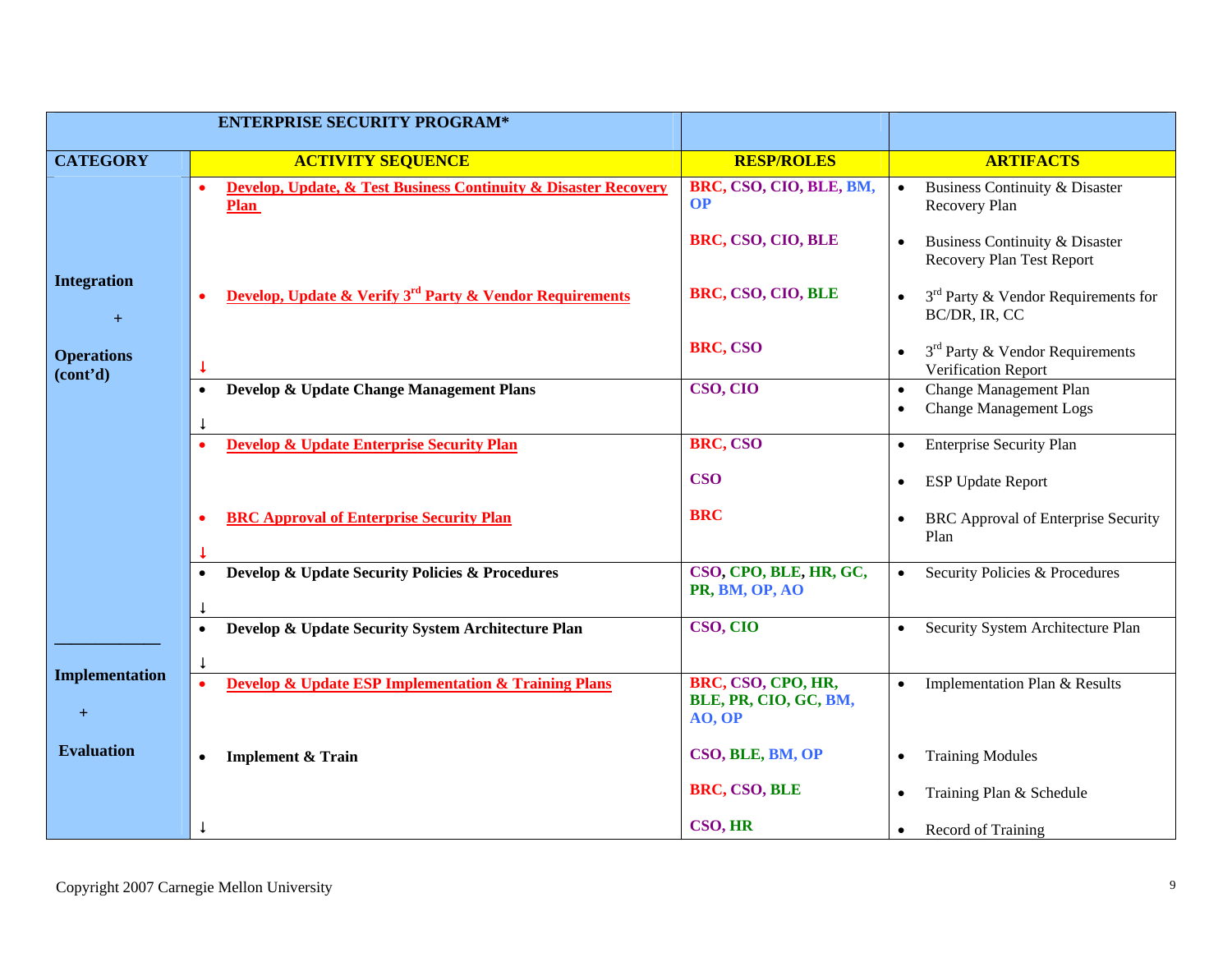<span id="page-9-0"></span>

|                                     | <b>ENTERPRISE SECURITY PROGRAM*</b>                                                              |                                         |                                                                                                                                       |
|-------------------------------------|--------------------------------------------------------------------------------------------------|-----------------------------------------|---------------------------------------------------------------------------------------------------------------------------------------|
| <b>CATEGORY</b>                     | <b>ACTIVITY SEQUENCE</b>                                                                         | <b>RESP/ROLES</b>                       | <b>ARTIFACTS</b>                                                                                                                      |
| Implementation                      | <b>Monitor &amp; Enforce Policies &amp; Procedures</b><br>$\bullet$<br>$\downarrow$              | CSO, GC, HR, CPO, BLE,<br><b>BM</b>     | Monitoring & Enforcement Reports<br>$\bullet$                                                                                         |
| $+$                                 | Test & Evaluate System Controls, Policies, & Procedures (can<br>$\bullet$<br>include $C&A$ )     | CSO, BLE, BM, CA                        | Testing & Evaluation Report of<br>$\bullet$<br>Controls, Metrics, Policies &<br>Procedures                                            |
| <b>Evaluation</b><br>(cont'd)       | <b>Identify System Weaknesses &amp; Execute Corrective Action Process</b><br>$\bullet$<br>(POAM) | CSO, CA, BLE, BM                        | <b>System POAMs</b><br>$\bullet$                                                                                                      |
|                                     | <b>Issue Authority (or Interim Authority) to Operate</b><br>$\bullet$                            | <b>BLE</b>                              | <b>Accreditation Decision Letter</b><br>$\bullet$                                                                                     |
| Capital<br><b>Planning</b><br>$\pm$ | <b>Determine Security Business Case, ROI, &amp; Funding</b><br>$\bullet$                         | BRC, CSO, CFO<br><b>BRC</b>             | <b>ESP Security Investment</b><br>$\bullet$<br>Requirements & ROI Analysis                                                            |
| <b>Reviews</b> /<br><b>Audits</b>   | <b>Conduct Formal Review of ESP</b><br><b>Conduct Formal Audit of ESP</b>                        | BRC, CSO, X-Team<br>BAC, IA, EA, X-Team | <b>Board Approved Budget</b><br>$\bullet$<br>Annual ESP Report (by CSO)<br>$\bullet$<br>Annual ESP Audit Report (by IA &<br>$\bullet$ |
|                                     | <b>Repeat Process at Designated Intervals, Some Activities</b><br>℧                              |                                         | EA)                                                                                                                                   |
|                                     | Ongoing <sup>3</sup>                                                                             |                                         |                                                                                                                                       |

*\*© Jody R. Westby and Carnegie Mellon University, 2007. All rights reserved.*

 $3$  Enterprise Security Programs require regular reviews, audits, and updates. Some activities, such as testing the effectiveness of controls, monitoring and enforcing policies and procedures, and revising compliance requirements are performed on an on-going or periodic basis, as needed. This sequence of activities should be viewed as a continuing cycle, with activities beginning again from the top each time the ESP is reviewed.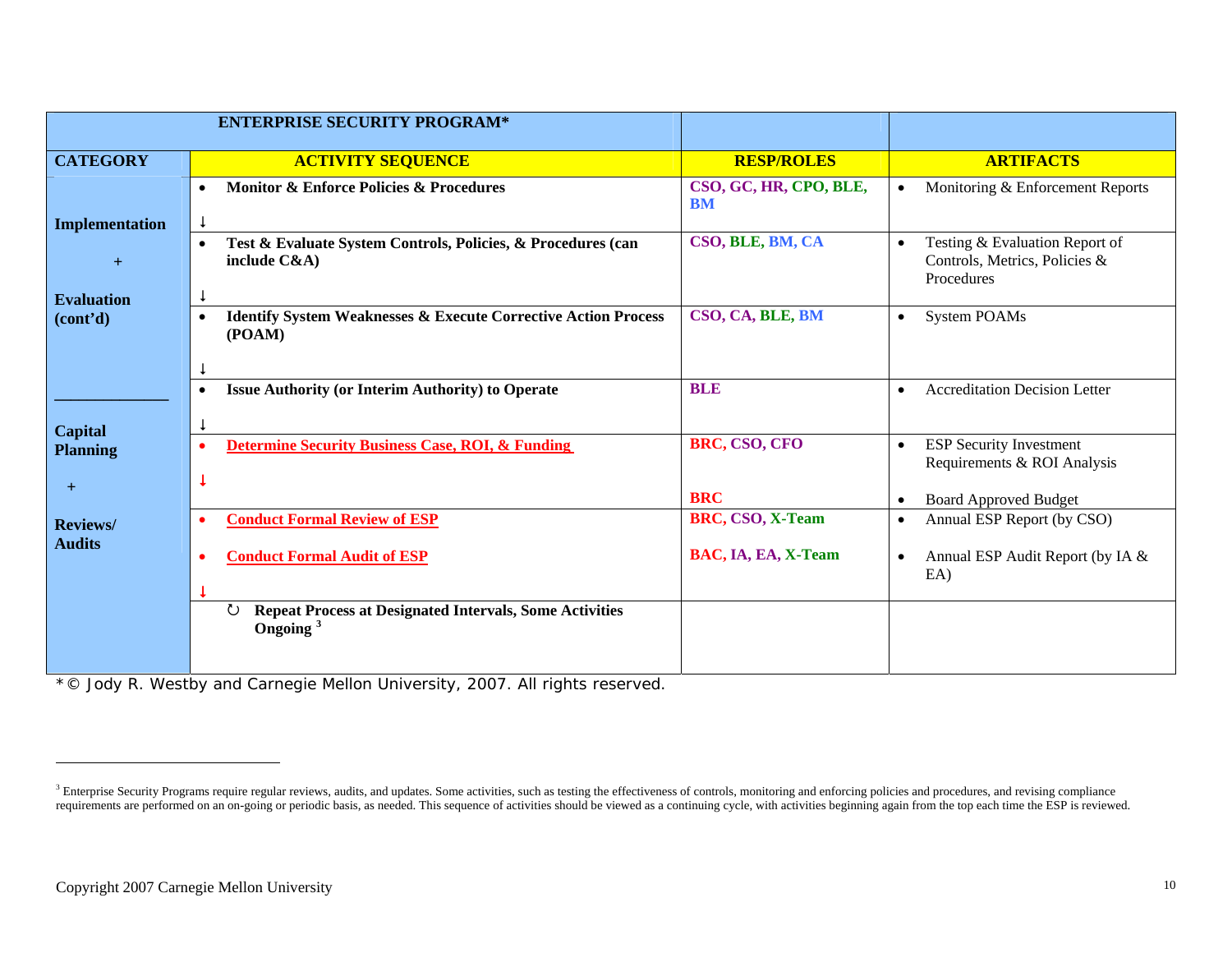# <span id="page-10-0"></span>*Governance Category Activities #1 – Structure and Tone*

- **Establish Governance Structure**
- **Assign Roles and Responsibilities, Indicating Lines of Reporting**
- **Develop Top-Level Policies**

#### **Establish Governance Structure**

The purpose of the governance structure is twofold: to establish the appropriate linkages among the various business units, technical and legal personnel, senior executives, and operational staff in a manner that ensures the requisite transparency and coordination; and to develop inputs needed for effective oversight of activities and risk management.

The BRC establishes and regularly reviews the governance structure for information security and risk management. NIST's Ron Ross [Ross 06] notes:

The most important aspect of effectively managing the risk to the organization's operations and assets associated with operating enterprise information systems is a fundamental *commitment* to information security on the part of the senior leadership of the organization. This commitment is the internalizing of information security as an essential mission need. . . . Information security requirements must be considered at the same level of importance and criticality as the main stream functional requirements established by the enterprise.

One of the first artifacts produced is the BRC Mission, Goals, Objectives and Composition, which includes board member composition (independent and non-independent) and senior executives designated as liaisons to the BRC. This artifact should be approved by the entire board.

### **Assign Roles and Responsibilities**

In determining the appropriate lines of reporting and division of responsibilities, the BRC must consider how the governance structure itself can deter fraudulent or malicious acts or prevent errors and unintended consequences. Segregation of duties (SOD) is one of the most important aspects of the governance structure. Since IT systems control nearly all business functions today, and the interconnected nature of networks enable a vulnerability in one area of an organization to permeate others, SOD for change management and control over the system architecture is particularly important. Across the organization, however, there are other points where overlapping responsibilities can create vulnerabilities and audit issues.

At the highest levels of an organization, sound practices result in the separation of IT management and security responsibilities. One of the most frequent violations of SOD involves the lack of independence of CSO and CIO functions. As a matter of good governance, the CSO should *not* report to the CIO. When the CSO reports to the CIO, there is an inherent conflict of interest. The CIO controls the budget and security funding can be reduced in favor of other projects that the CIO designates as higher priority. Additionally, the CIO can disallow security measures which may interfere with planned operations or suppress response activities. Although the U.S. Federal Information Security Management Act (FISMA) has the CISO reporting to the CIO for federal entities, the act has been criticized for these same reasons and efforts are now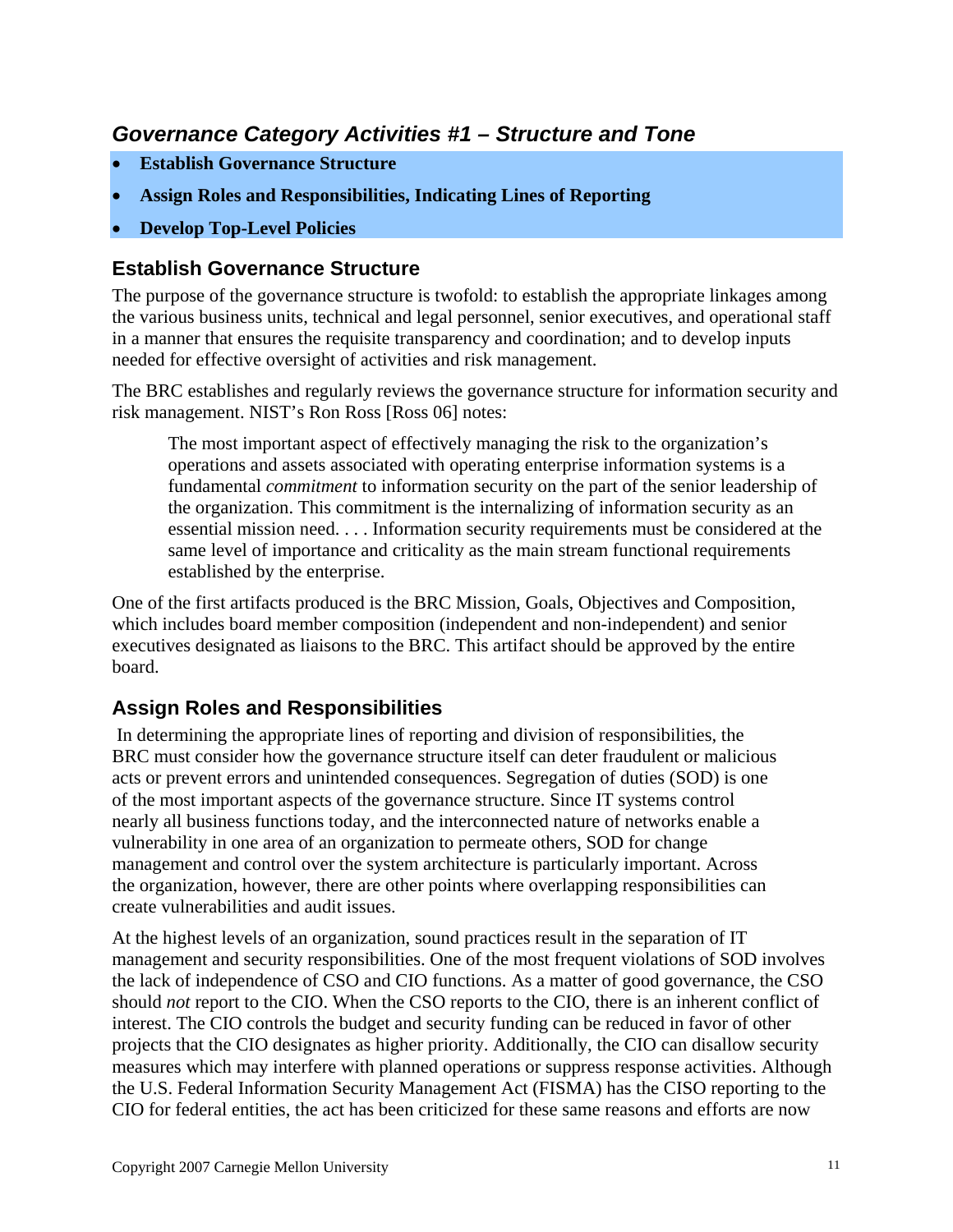<span id="page-11-0"></span>afoot to seek legislative amendments to enable the CISO to have an independent budget and responsibilities.

The CIO and CSO ideally report to a senior executive, usually the CEO, CRO, or chief operating officer (COO). If an organization has a robust CRO position in place, the CIO and CSO (if the CSO position has not been collapsed into the CRO position) may report to that person. The CRO usually reports directly to the CEO or the COO. The greater the independence accorded to the CRO, the better.

If the CSO reports to the CIO, SOD is absent. Care must be taken to put checks-and-balances, review/audit processes, and other controls in place to guard against abuses and conflicts of interest.

The Corporate Governance Task Force Report, submitted to the U.S. Department of Homeland Security (DHS) in 2004, offers some suggested organizational charts for SOD and CIO, CSO, and CRO lines of reporting [CGTF 04]. At a more detailed level, organizations, such as the Information Systems Audit and Control Association (ISACA), have developed useful materials to guide BRCs and senior management in SOD and establishing the appropriate governance structure [ISACA 05b].

## **Develop Top-level Policies**

Top-level policies developed by the BRC and senior executives should be tailored toward SOD and reinforce lines of reporting. They should establish the risk thresholds for the organization, and specify guidelines for mitigating and accepting security risks as well as tolerable levels of residual risk once mitigating actions are in place. These policies are usually high-level, rather static statements that are consistent with the organization's code of conduct and ethics policies. Care should be taken in both drafting and reviewing top-level policies, as they set the security "tone" for the organization and serve as guideposts for more detailed operational risk policies that are determined by senior and mid-level management.

*Artifacts:* The artifacts produced during these activities include the following:

- BRC Mission, Goals, and Objectives and Composition
- X-team Mission, Goals and Objectives, and Members
- Organizational Chart, indicating lines of reporting
- Roles and Responsibilities
- Top-level Policies

Collectively, they serve to set the tone and direction for security for the entire organization. These documents demonstrate the organization's commitment to security and its expectations. The roles and responsibilities and polices establish clear SOD and accountability.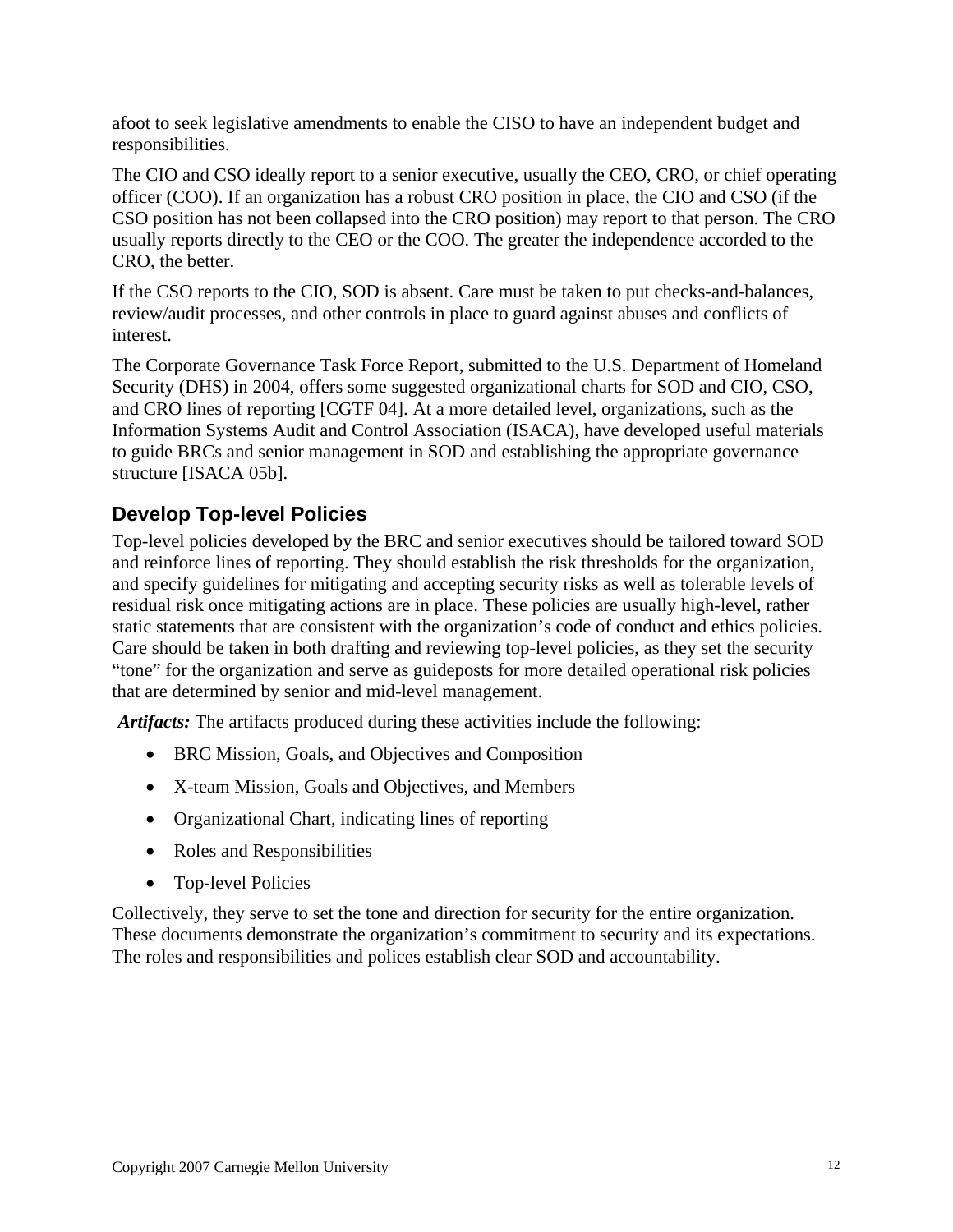# <span id="page-12-1"></span><span id="page-12-0"></span>*Governance Category Activities #2 – Assets and Responsibilities*

- **Inventory Digital Assets**
- **Develop and Update System Descriptions**
- **Establish and Update Ownership and Custody of Assets**
- **Designate Security Responsibilities and Segregation of Duties**

#### **Inventory Digital Assets**

An inventory of digital assets is one of the most essential inputs into the development of an ESP. Inventories are used to

- conduct C&As on systems (comprised of networks, applications, and data)
- determine the categorization levels for the assets and appropriate controls
- aid in the monitoring, testing, and evaluation of information security controls
- identify system weaknesses and develop POAMs
- support information resources management
- assist IT planning, budgeting, and acquisition processes
- facilitate risk management

The inventory consists of separate sections, with inventories for each asset category (networks, applications, and data) as well as an inventory of systems (groupings of networks, applications, and data). System inventories are critical because C&As are performed on systems, not individual assets, and it is the system that supports business operations. Therefore, determination of the system boundary is important.<sup>[4](#page-12-1)</sup>

A system is identified by constructing logical boundaries around a set of processes, communications, storage, and related resources. The elements within these boundaries constitute a single system requiring a system security plan. Networked systems make the boundaries much harder to define. Many organizations have distributed client-server architectures where servers and workstations communicate through networks, and those same networks are connected to the internet. Some organizations consider a system to be a composite of people, procedures, materials, tools, equipment, facilities, hardware, and software operating in a specific environment to achieve a specific purpose, support, or mission requirement [Swanson 06], [Ross 04]. Such inventories are more technical in nature and can be quite detailed, capturing specifics regarding these data points.

Other organizations take more of a "business process" approach to system inventories, linking the applications that can be grouped by business function, with the associated databases and networks. Systems may contain subsystems. For example, an inventory entry for a financial management system may have accounts payable, accounts receivable, and general ledger

 $\overline{a}$ 

<sup>4</sup> System boundaries are determined by the IT resources assigned to a particular system [Swanson 06]. System boundaries are usually determined during the inventory process.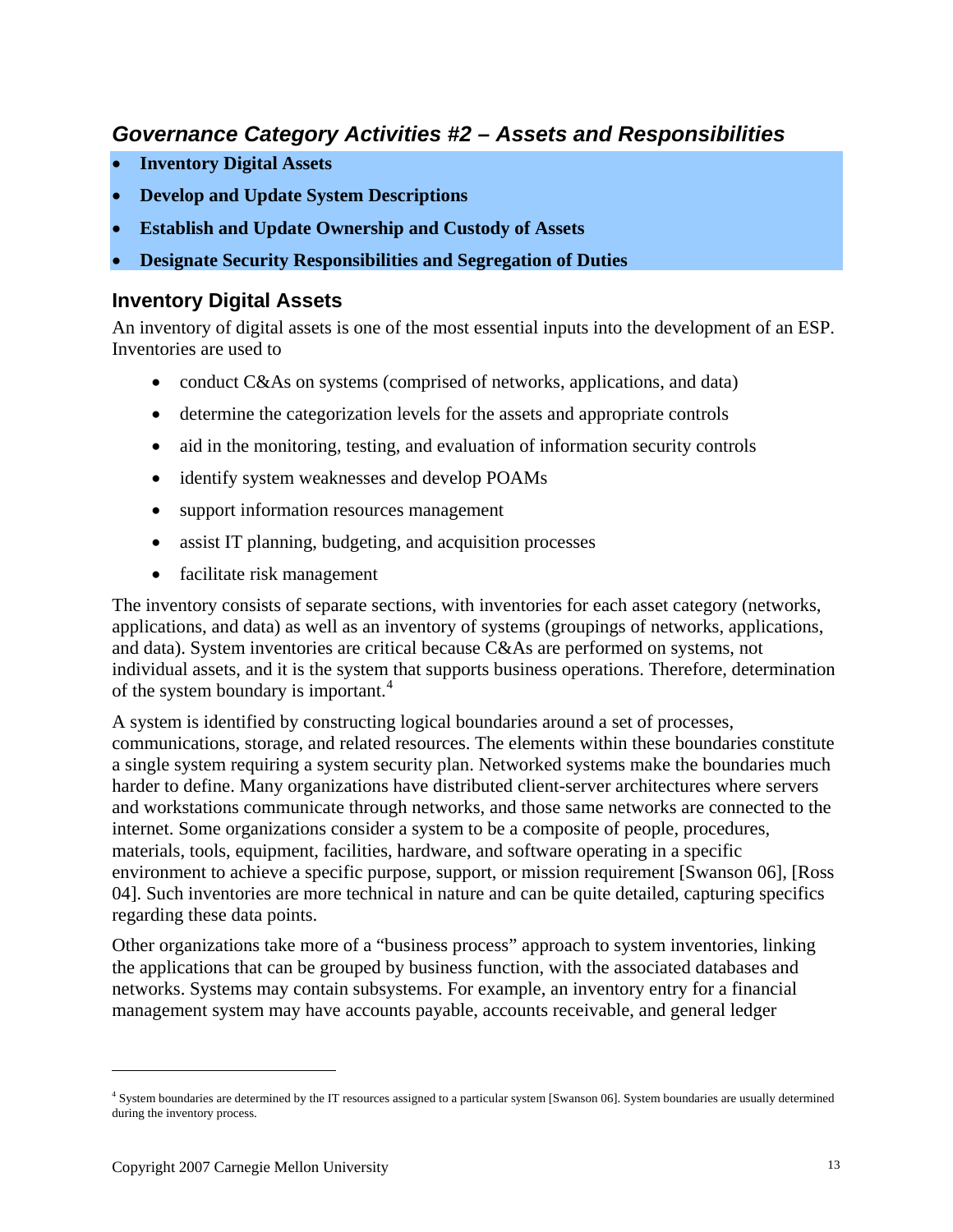<span id="page-13-0"></span>components, and include both required databases and the networks it uses. This could be considered one system, with each component treated as a subsystem.

Other organizations may decide to break the system boundary into smaller components, with each of the accounting functions categorized as a separate system. When a system boundary is too finely subdivided, the C&A and documentation costs can become prohibitive. Likewise, however, if a system boundary encompasses too many applications (subsystems), C&As often have to be repeated for the entire system to accommodate modifications to one or more subsystems.

NIST has developed excellent guidance on determining system boundaries for use by federal entities subject to the Federal Information Security Management Act (FISMA) [Swanson 06], [Ross 04]. NIST notes that the process of establishing system boundaries should include all key participants. The guidance is also useful for private sector entities. NIST guidance affords federal agencies considerable leeway in determining what constitutes a system, but it offers the following guidelines for determining system boundaries. Generally, the assets should

- be under the same direct management control
- have the same function or mission objective
- have essentially the same operating characteristics and security needs; and
- reside in the same general operating environment or, if a distributed system, reside in locations with similar operating environments

The inventory should gather key data points, including the interconnection points between each system and other systems or networks, including those not operated by or under the control of the organization.

The CSO takes the lead in the development of the inventory of assets and is assisted as needed by the CIO, BLEs, BM, and AO. As with all artifacts in an ESP, it is important that the inventory be reviewed regularly (at least annually) and updated to ensure its accuracy and sustain its usefulness as a foundation of the ESP. Routine updates to the inventory should be managed through effective change management procedures and documentation.

# **Develop and Update System Descriptions**

System descriptions serve as the main repository for information regarding the system, its purpose and how it is used, other key data about the resources it uses, and more. The information will vary depending upon the size and complexity of the system and where it is in its system development lifecycle (SDLC). Information that is commonly included in a system description includes the system name and purpose, the system owner, organizational unit responsible for the system, the person responsible for security of the system, hardware and software used by the system, network settings, and other physical and security information. [Ross 04] The CSO and BLEs take the lead in the development and maintenance of the system descriptions and are assisted as needed by the CIO, BM, and AO (including system owner).

# **Establish and Update Ownership and Custody of Assets**

Determining ownership of assets is critical. This is an activity that is determined by the BLE and entered on the inventory by the CSO. The CIO, BM, and AO assist as needed and provide access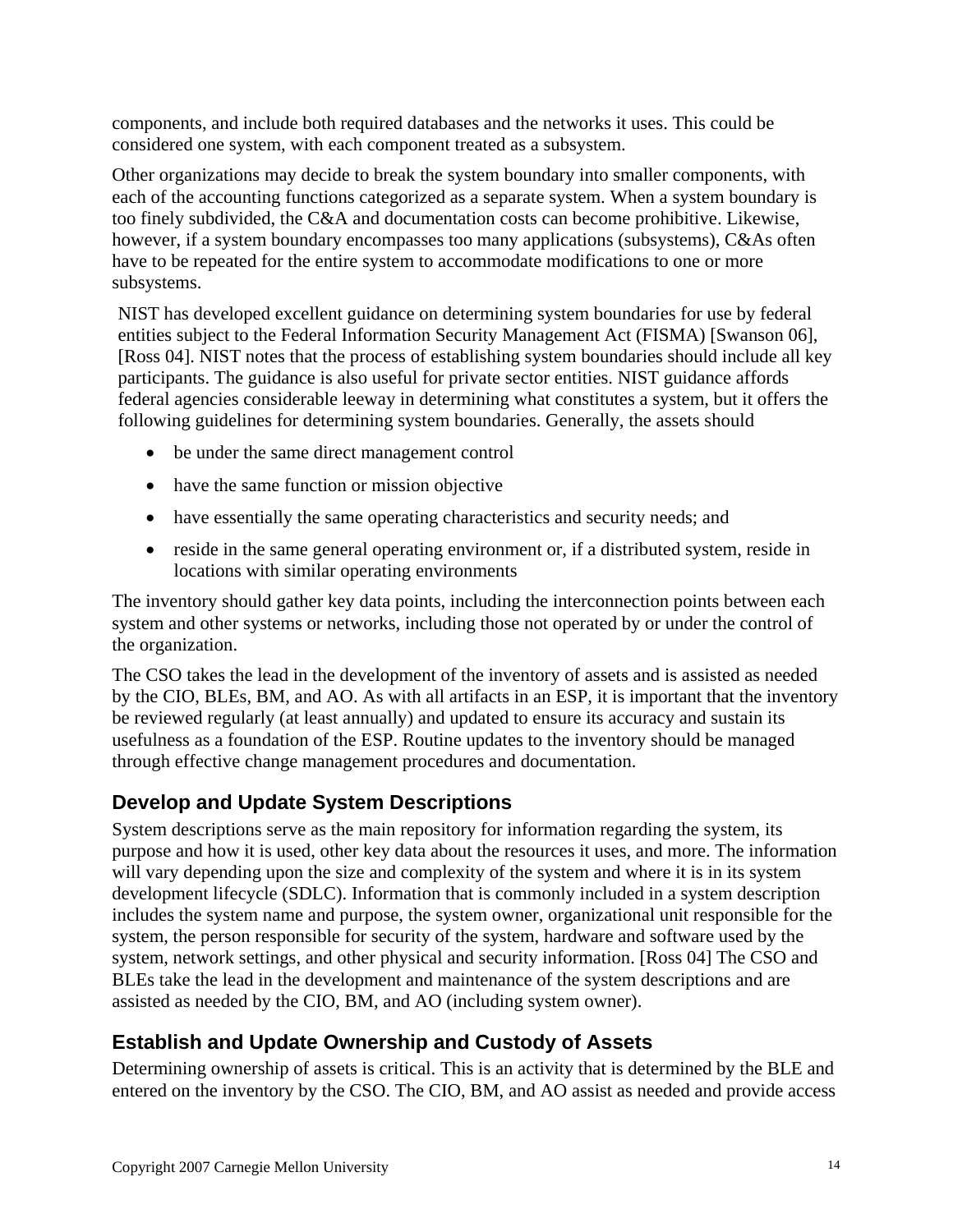<span id="page-14-0"></span>to personnel using the systems and assets under their control. Owners serve as the point of contact for the assigned asset, and they are responsible for coordinating activities regarding the asset, including its use in systems.

Owners are also assigned to systems. System owners must have full knowledge of the system, including its capabilities and functionalities and how assets used within a system are handled. The system owner is responsible for all SDLC activities pertaining to the system. [Swanson 06]

Owners, however, may not always have custody of their assets. Information used in system A, for example, may be processed and transmitted for processing and storage by system B. In this situation, the designated custodian of the data is a person aligned with system B. The custodian has responsibility for the stored information and is required to follow defined security measures, but does not have ownership responsibilities. Likewise, an application may be "owned" by a particular business unit, with ownership of the application assigned to a manager in that unit. Other units may also use the application but are not necessarily a designated owner or custodian. In this situation, the custodian of the application could be a person on the CIO's staff responsible for maintaining the application software on the corporate server for use by its users and owner. Ownership and custodianship are entered in the inventory and in the system description.

## **Designate Security Responsibilities and Segregation of Duties**

Designating security responsibilities for assets is particularly important in large organizations or for large, distributed systems. SOD at the operational level is equally significant. Absent appropriate SOD and enforced policies and procedures, custodians of data could, inadvertently or intentionally, allow data to be used for unauthorized purposes. Users of applications without ownership authority could authorize modifications to the application if SOD and a rigorous change management process are not in place. These are examples of breakdowns in segregation of duties that can wreak significant havoc and bring substantial risk to an organization [ISACA 05b]. The CSO has lead responsibility for designating detailed security responsibilities and ensuring SOD is in place or, if not, that this is managed through policies, procedures, and checkpoints. The BRC exercises oversight of this activity.

*Artifacts:* The artifacts produced during these activities include the following:

- Inventory of Assets and Systems (including ownership and custody)
- System Descriptions
- Detailed Security Responsibilities for Assets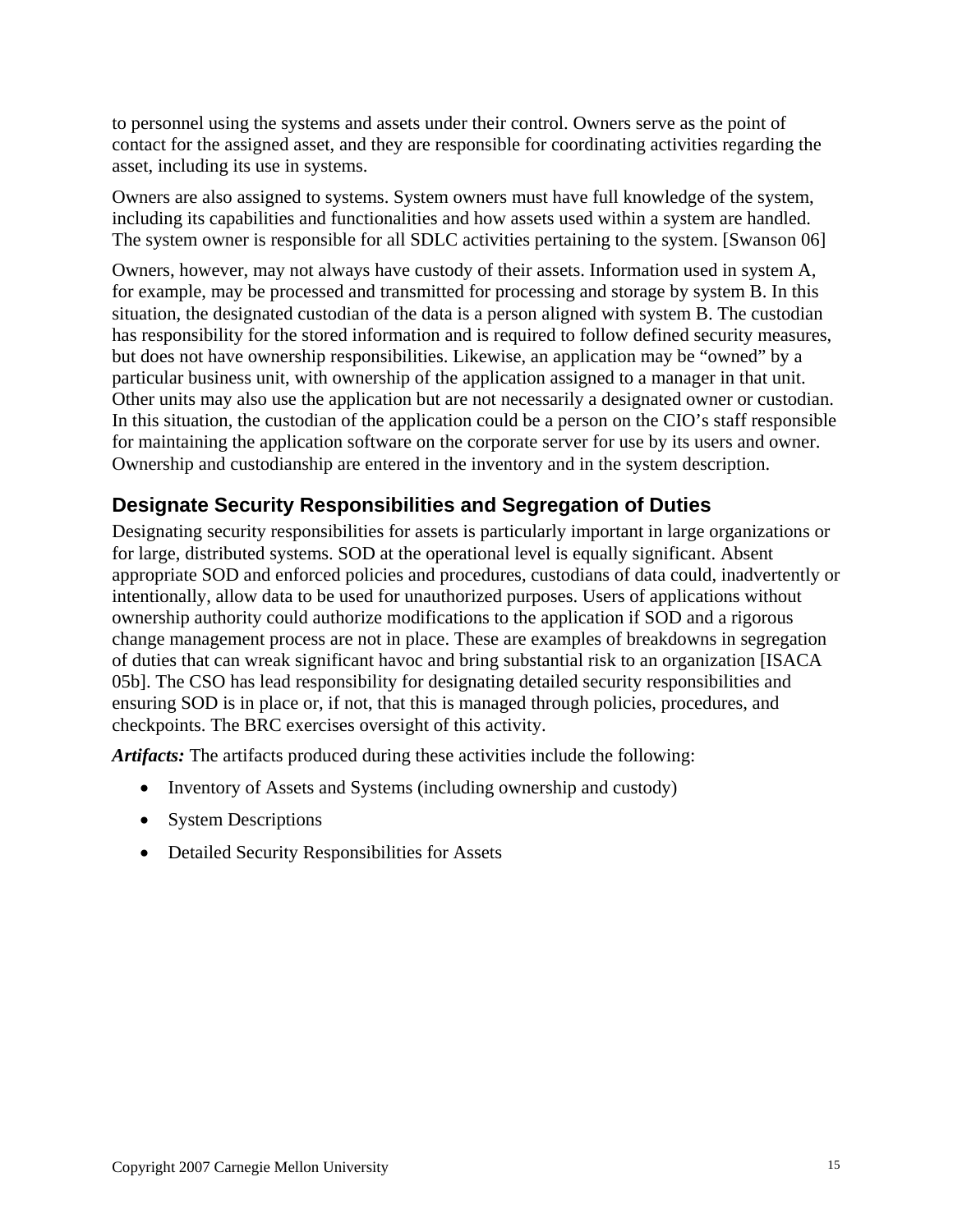# <span id="page-15-0"></span>*Governance Category Activities #3 – Compliance*

- **Determine and Update Compliance Requirements**
- **Map Assets to Table of Authorities**
- **Map and Analyze Data Flows**
- **Map Cybercrime and Security Breach Notification Laws and Cross-Border Cooperation with Law Enforcement to Data Flows**
- **Conduct Privacy Impact Assessments and Privacy Audits**

#### **Determine and Update Compliance Requirements**

Managing legal compliance and risk considerations is very tricky in today's business environment. This task is a shared responsibility of the GC, CPO, and CSO. They may be assisted by the BLEs as needed. Global operations require the transmission of an extensive amount of data across borders to transact business. Such cross-border data flows create significant risks because the global, legal framework for privacy and security requirements is highly complex and inconsistent.

Cross-border data flows resulting from outsourcing and globalization of operations are complicating the development and sustainment of ESPs even further. Therefore, the development of an ESP requires consideration of the laws and regulations within the jurisdictions where data is transmitted, resides, or is processed. This includes laws governing privacy, security, cybercrime, economic espionage, protection of intellectual property and trade secrets, data retention, and data destruction. Beyond this, other types of security requirements flow from nondisclosure agreements, contracts with third parties, and the need to protect confidential and proprietary information.

Effective governance requires an understanding of the compliance and legal issues at hand. The EU Data Protection Directive (DP Directive), which governs the EU's 27 member states and the three countries in line for accession, has had the greatest impact on privacy laws, regulations, and corporate operations around the globe. The DP Directive governs the collection, use, retention, and transmission of personally identifiable information (PII). PII can only be collected if the person has agreed to the collection of the data (also known as "opt-in"). Under the DP Directive, the collection of the data is limited to that which is necessary. It can be used only for the stated purpose, the data can be kept only as long as necessary, and it must be kept up-to-date and be accessible to the person from whom it was collected. The data also must be fairly and lawfully processed, with a means for the individual to object to the processing. The EU also restricts the transfer of PII to countries outside the EU unless at least one of the following conditions is met:

- The person has given clear and informed consent to the transfer of the data.
- The entity receiving the data is subject to approved EU contractual clauses regarding protection of the data.
- The entities receiving the data are part of a group of entities operating under Binding Corporate Rules (BCR) approved by the EU Member States.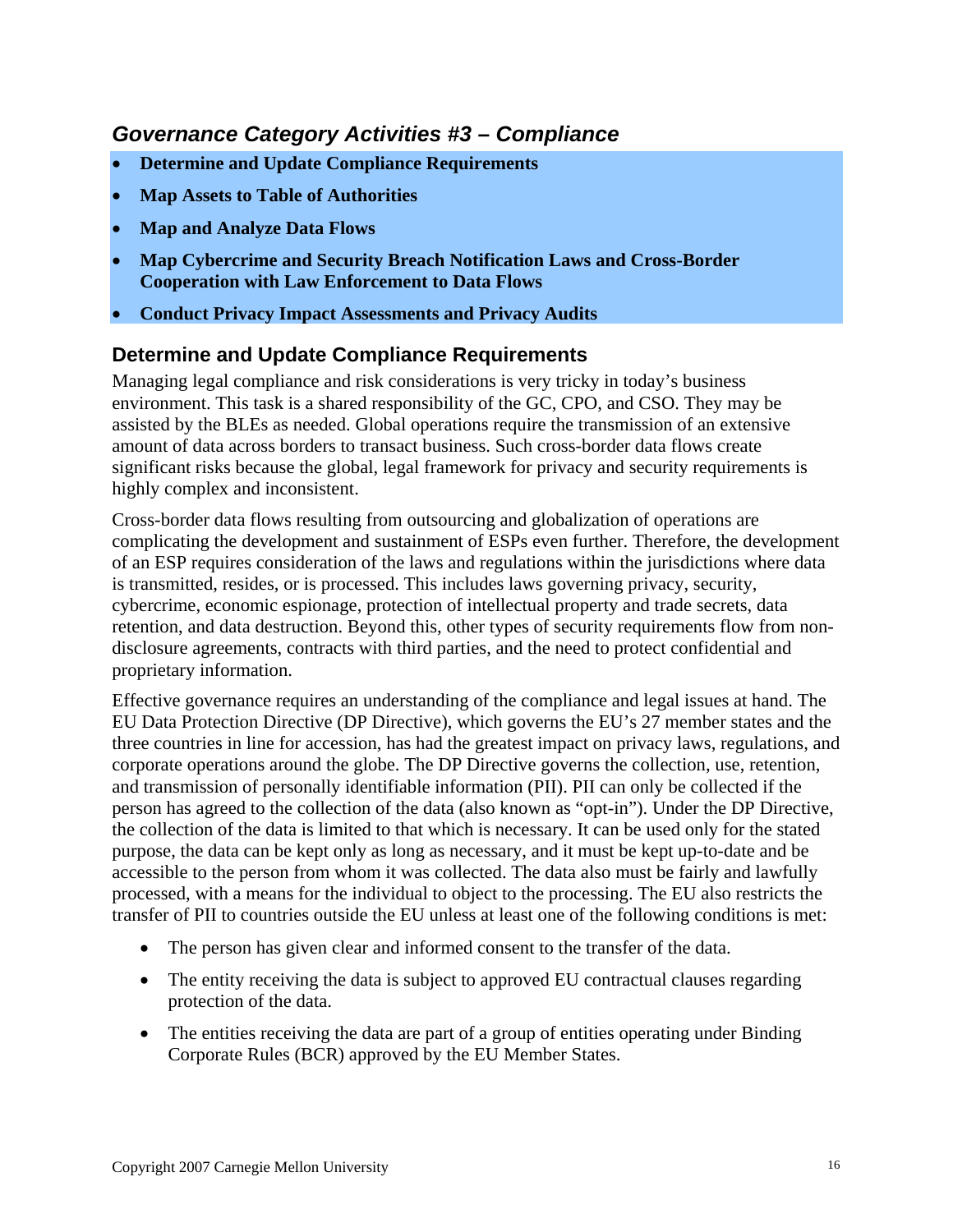- The data is being sent to an entity in a country which has received an "adequacy" ruling from the EU Commission that the laws of the country afford protections to the data that are equivalent to those in the DP Directive; OR
- The data is being sent to an entity in the U.S. that is a registered member of the Safe Harbor Program, administered by the U.S. Department of Commerce and enforced by the Federal Trade Commission.

Several other countries have adopted similar legislation and impose comparable restrictions on the transfer of PII outside their borders.

Canada, one of the countries that has received an "adequacy" ruling from the EU, allows Canadian provincial laws that are deemed to be "substantially similar" to its Personal Information Protection and Electronics Document Act (PIPEDA), to trump PIPEDA. According to the Canadian Privacy Commissioner, provincial laws may be deemed to be "substantially similar" if they are "equal or superior to PIPEDA in the degree and quality of privacy protection" provided. [Westby 04b]

The U.S. privacy framework does not have an omnibus privacy law like the EU and Canada. To the contrary, it is quite fractured, with both state and federal laws protecting various *types* of data, such as driver's license and social security numbers, cable television and telephone records, school records, insurance documents, and mailing lists. Other laws protect industry-specific information, such as financial and medical/health data. In addition, the federal Electronic Communications Privacy Act (ECPA) protects electronic communications records of public communications providers (cable, phone, telephony, and internet service providers) and restricts access by governmental entities to those records. [Westby 04b]

The Asia-Pacific Economic Cooperation forum (APEC) has developed a hybrid privacy framework that is between the U.S. and EU models. The APEC Privacy Framework (Framework), however, is voluntary. There are certain flexible aspects of the framework that may be implemented by the adopting country to best suit its culture and existing laws and regulations. The Framework anticipates cross-border data flows, commercial use of information, and "follow-the-sun" global operations, with data flowing across borders on a continual basis. It is certain to impact global operations and cross-border data flows since the 21 APEC member countries include the U.S., Canada, Mexico, Chile, Peru, Russia, and Australia. [APEC 05]

In addition to privacy considerations, laws pertaining to security breaches also impose complex compliance requirements. Over thirty U.S. states have enacted security breach notification laws, requiring entities to notify persons if their PII has been breached. The requirements under these laws vary, with some of them applying only to public sector entities, some requiring notification only if the data was not encrypted, and others using a risk-based approach that requires notification only if the risk to the individual warrants it. The EU is considering a security breach notification requirement that would require notification of breaches to regulatory authorities. As noted earlier in this article, some laws and regulations, such as the GLBA and HIPAA, require security measures be taken to protect certain types of data.

Intellectual property and confidential and proprietary data have special security considerations. Corporations must take care to ensure that internal steps are taken to protect valuable data and satisfy the legal thresholds of the U.S. Economic Espionage Act of 1996 (EEA) or various other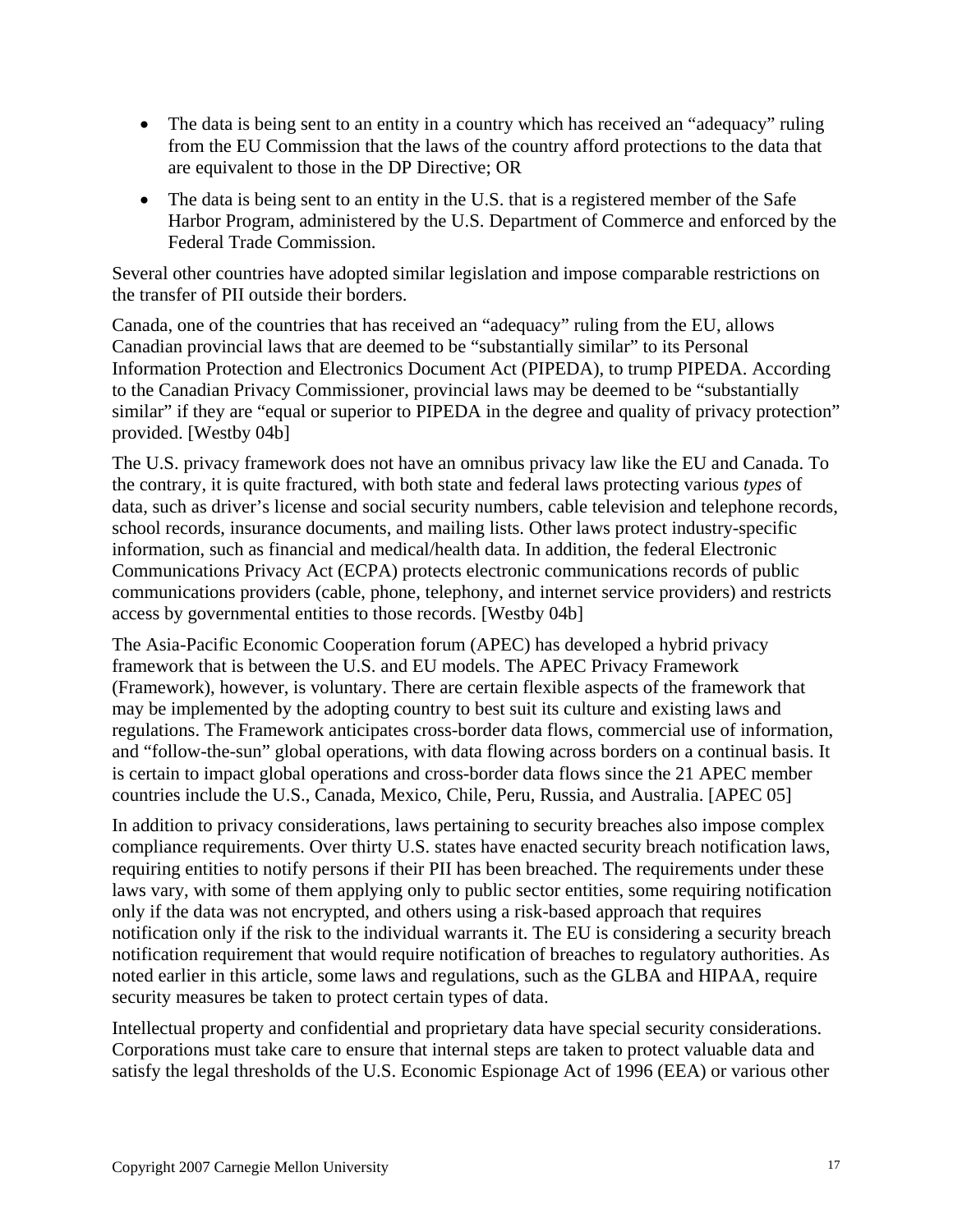state and federal laws. Export control laws require similar measures to ensure that employees do not transfer controlled information without the appropriate license. [Westby 03]

Data *retention* laws that require an organization to keep certain data for set periods of time are imposing yet another level of consideration for governance and ESPs. In December 2005, the EU Data Retention Directive was adopted by the EU parliament, with Member State compliance required by September 15, 2007. In the U.S., Colorado has adopted a data retention law and 49 of the 50 state attorneys general are encouraging the adoption of a national standard for data retention to assist the investigation of online sexual predators [Smedinghoff 06].

At the federal level, communication providers can be required to *preserve* data relating to a particular investigation upon issuance of a court order to do so. All entities are required by the Federal Rules of Civil Procedure to preserve data relating to pending litigation or if an entity has reason to believe or know that litigation may occur. The preservation of data requires an organization to keep and not destroy certain data related to an investigation, legal matter, or specific action until the matter is resolved and destruction of the data is allowed.

In addition, banking regulators and the SEC have adopted regulations regarding the duty to securely destroy data. These laws and regulations usually require that entities take measures to guard against unauthorized access to or use of the data during or after its destruction. Other data destruction laws require destruction of some business records after a certain amount of time. [Smedinghoff 06] For example, federal agencies are required to destroy various types of records after being held for a set period of time. These types of data destruction requirements impact the development and sustainment of ESPs.

Cybercrime laws and response scenarios create numerous governance considerations. The interdependencies between privacy, security, and cybercrime cannot be understated. *Quite simply, privacy compliance requirements are dependent upon effective security, and security and privacy breaches are cybercrimes. Thus, effective oversight of an ESP requires the blending of requirements for privacy, security, and cybercrime.* [Westby 05]

Cyber criminal activities often cross borders simply due to the nature of internet protocol technology. Therefore, investigations related to local transactions can involve cumbersome international legal filings and requests just to obtain cooperation with international law enforcement. Even though cyberspace has no borders, law enforcement, prosecutors, government officials and diplomats do. The amount of cooperation received from other countries is often dependent upon whether the foreign country [Westby 03]

- has a multiple lateral assistance treaty (MLAT) with the requesting country (If not, the time-consuming letters rogatory process must be followed. It consists of requesting government-to-government assistance through the foreign country's courts.)
- requires the act to also be a crime in their jurisdiction (dual criminality)
- imposes conditions on extradition
- has a 24/7 point of contact to receive assistance requests
- has trained and skilled law enforcement capable of the search and seizure of electronic evidence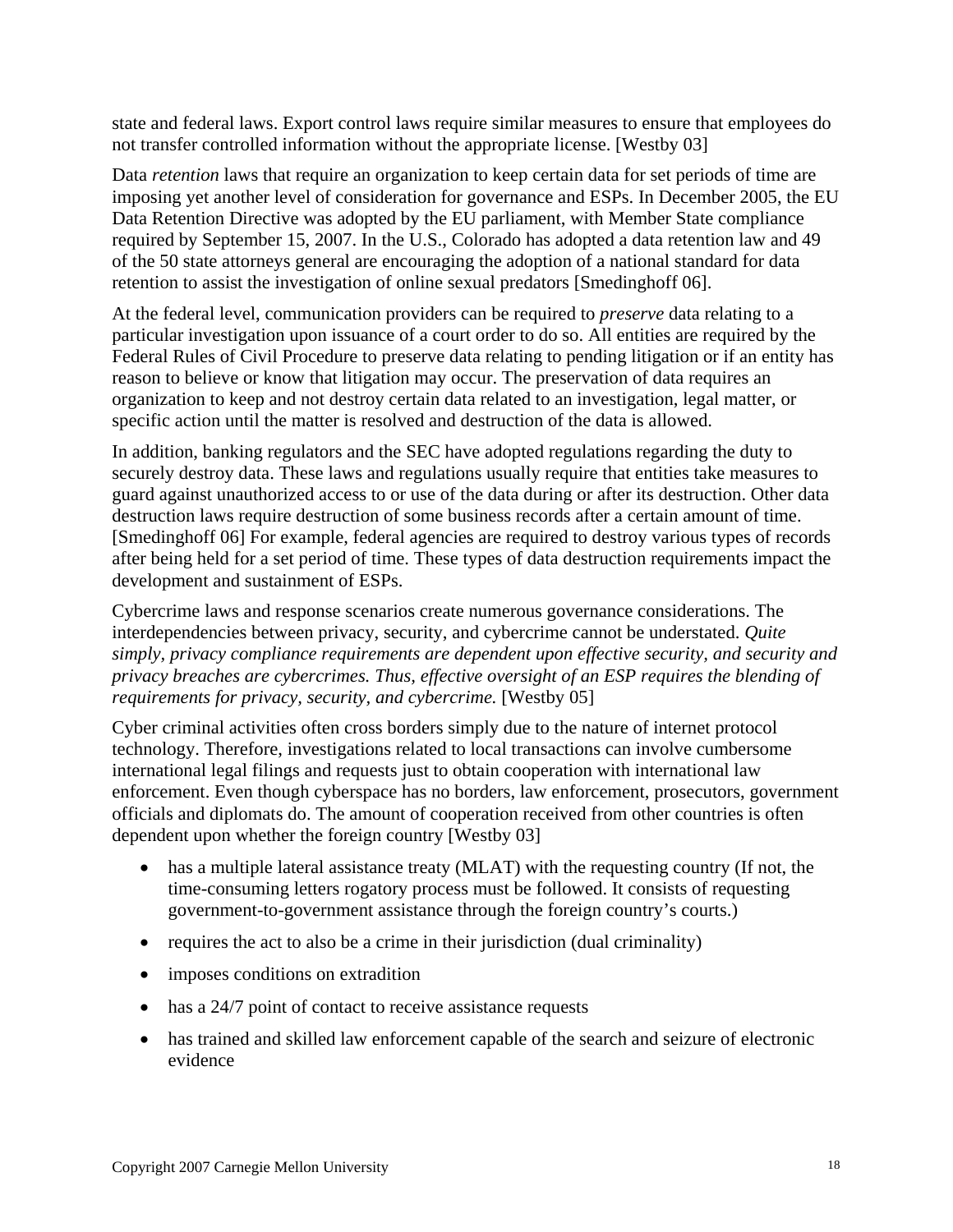<span id="page-18-0"></span>• has adequate rules of criminal procedure to address chain of custody and evidentiary considerations

The lead team is responsible for developing a Table of Authorities listing all applicable laws, regulations, directives, contracts, and other legal requirements applicable to the organization's assets and systems.

# **Map Assets to Table of Authorities**

Once compliance requirements have been identified, it is important to map their applicability to the inventory of digital assets. Risk management measures, including categorization of assets, determination of controls, and the development of policies and procedures, will be undercut or ineffective if compliance requirements are not correctly linked to the assets. This map helps identify training requirements or needed technical tools. This is a task jointly undertaken by the GC, CSO, and CPO, with the GC having the primary lead.

## **Map and Analyze Data Flows**

The CPO has lead responsibility for mapping data flows and is assisted by the CSO, BM, and AO as needed. The mapping of data flows across jurisdictions helps identify compliance and liability risks and is invaluable in categorization and control activities. The map guides the Xteam in ensuring that appropriate policies and procedures are in place in the various jurisdictions. Data flow maps provide valuable input to BLEs in strategic planning and decision-making, as they can visually "see" the flow of their operational information. Data flow maps are helpful to BLEs in understanding the impact of certain operational shifts. They identify what data is transmitted to jurisdictions without privacy protections or cybercrime laws and show what alternative measures may be available, such as contract clauses, to help organizations meet their compliance obligations. Legal publications and guides, often developed by law firms, are useful tools in analyzing cross-border data flows and legal risks and compliance obligations. [Baker 06], [EPIC 06]

#### **Map Cybercrime and Notification Laws and Cross-border Cooperation to Data Flows**

Data flow maps serve as the starting point for mapping cybercrime and security breach notification laws that apply in the jurisdictions where the data is sent. This activity is led by the GC, with the assistance of the CSO, CPO, and BLE as needed. This mapping includes information specific to each jurisdiction, such as the laws that apply, cooperation considerations (such as whether a Mutual Legal Assistance Treaty (MLAT) is in force or the CoE [Cybercrime](http://www.usdoj.gov/criminal/cybercrime/COEFAQs.htm)  [Convention](http://www.usdoj.gov/criminal/cybercrime/COEFAQs.htm) has been ratified), notification requirements, and more. It helps organizations to

- (a) work through potential response scenarios
- (b) plan international cooperation with law enforcement
- (c) understand the jurisdictional considerations in investigations and prosecutions
- (d) establish points of contact and build relationships with necessary public and private sector entities
- (e) ensure policies, procedures, and technologies help mitigate risks and ensure the organization meets the legal thresholds of cybercrime laws.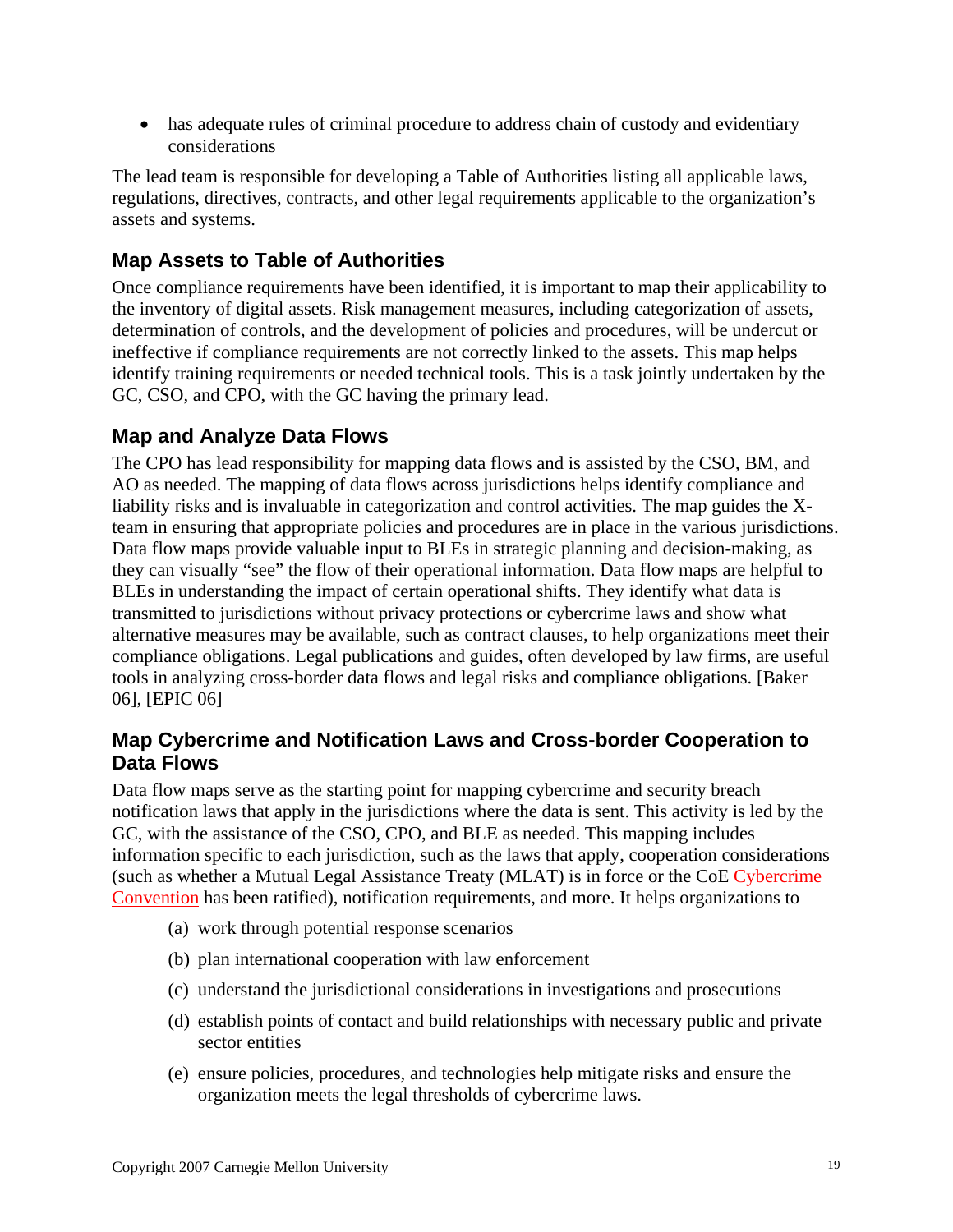This mapping is a key input into the development of policies and procedures as well as incident response and crisis communication plans so it is useful in strategic planning and business unit management.

### **Conduct Privacy Impact Assessments and Privacy Audits**

The CPO leads the development of privacy impact assessments (PIAs) for all PII that is being collected, processed, and stored. PIAs are useful in understanding the full impact of data flows and mitigating risks associated with PII. The U.S. Government's Office of Management and Budget defines a PIA as the following:

<span id="page-19-0"></span>An analysis of how information is handled: (i) to ensure handling conforms to applicable legal, regulatory, and policy requirements regarding privacy, (ii) to determine the risks and effects of collecting, maintaining, and disseminating information in identifiable form in an electronic information system, and (iii) to examine and evaluate protections and alternative processes for handling information to mitigate potential privacy risks [Bolton 03].

The U.S. Department of Homeland Security has published guidance on the development of PIAs that is equally applicable in the private sector environment [DHS 06].

Changes in operations and the legal landscape require constant and detailed attention to ensure that new risks are not left unchecked and that all relevant documentation is updated through effective change management procedures. Few operations remain static over the course of a year. Moving operations to a different location or to an outsource provider, changing authentication technology, increasing remote access to PII, and other technological or operational changes can have a significant impact on privacy compliance.

CPOs should conduct periodic privacy audits to verify that privacy compliance requirements are being met, policies and procedures are being complied with, and that operational and technological changes have been properly handled and have not impacted privacy protections. The GC and CSO may assist in these activities as needed.

*Artifacts:* The artifacts produced during these activities include the following:

- Table of Authorities
- Mapping of Assets and Authorities
- Mapping and Analysis of Data Flows
- Mapping of Cybercrime and Notification Laws and Cross-Border Cooperation
- Privacy Impact Assessments
- Privacy Audit Report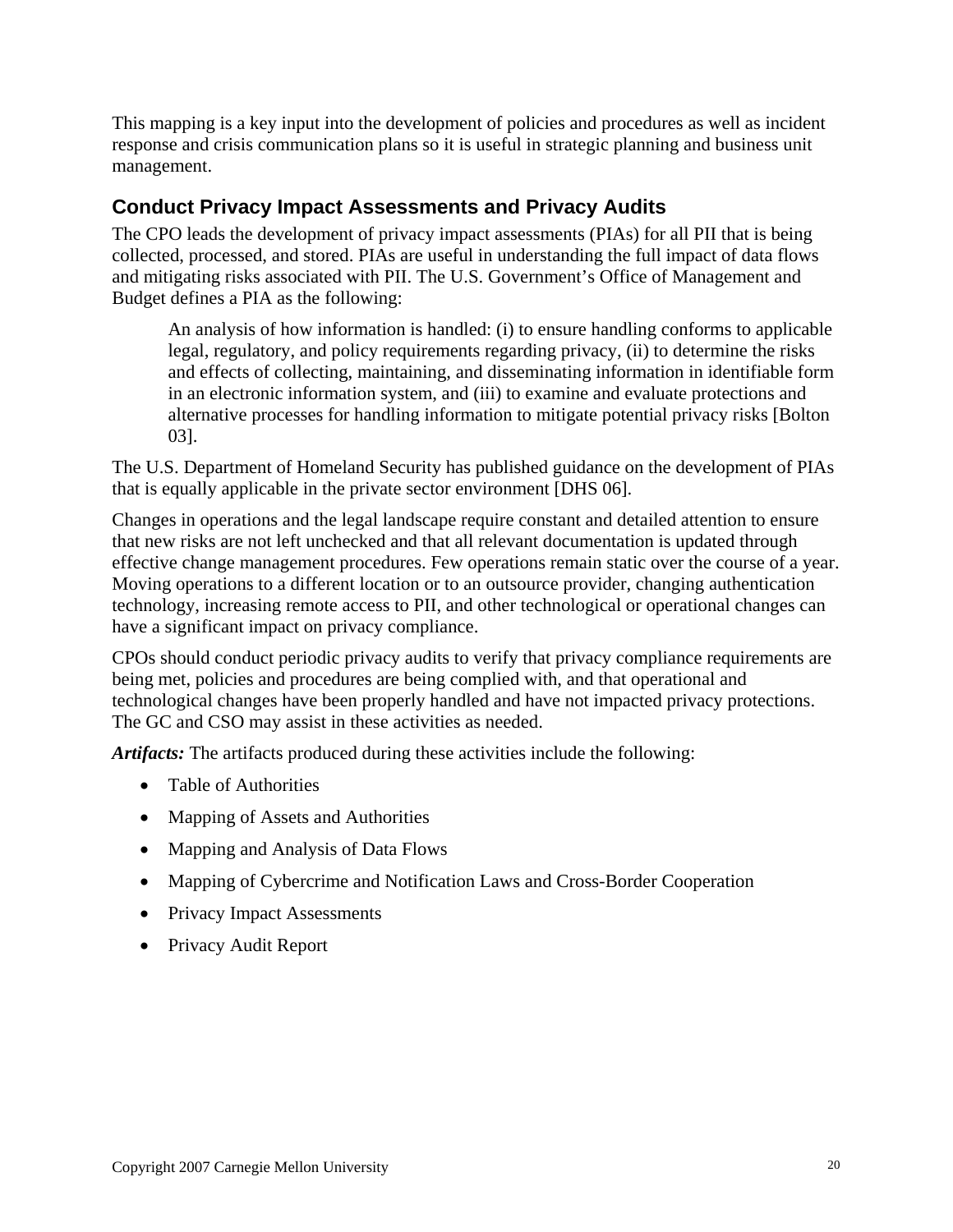# <span id="page-20-0"></span>*Governance Category Activities #4 – Assessments and Strategy*

- **Conduct Threat, Vulnerability, and Risk Assessments (including System C&As)**
- **Determine Operational Criteria**
- **Develop and Update Security Inputs to the Risk Management Plan**
- **Develop and Update Enterprise Security Strategy (ESS)**

#### **Conduct Threat, Vulnerability, and Risk Assessments**

After compiling information describing digital assets and legal and compliance requirements, the next step in the development and sustainment of an ESP involves conducting threat, vulnerability, and risk assessments. The CSO leads the assessment activities, with assistance from the BLEs, BM, and OP, with oversight by the BRC. If a certification of the system is being performed, the CA will share a lead role with the CSO.

In their insightful publication, *Information Security Governance: What Directors Need to Know*  [IIA 01], the Institute of Internal Auditors noted:

Like due diligence, there is no end to assessing information security. Technology's rapid pace necessitates continuous upgrading and maintenance. Management, with appropriate board oversight, must determine the economic "point of no return" in assigning resources. There is a continuous cost/benefit trade-off and a need to prioritize and focus resources on assets that must be protected.

Governance of digital assets is about managing the risks that compromise those assets to the detriment of the organization. FISMA requires federal agencies and departments to manage information security commensurate with the "risk and magnitude of the harm resulting from the unauthorized access, use, disclosure, disruption, modification, or destruction" of information and systems [FISMA 02]. This involves balancing the operational and economic costs of security controls with gains in competitiveness and other organizational benefits derived from protecting the digital assets that support the business mission and functions.

NIST [Stoneburner 02] defines risk as "a function of the *likelihood* of a given *threat-source's* exercising a particular *vulnerability*, and the resulting *impact* of that adverse event on the organization." That is, risk exists where a threat intersects with a vulnerability [Bowen 06]. NIST's *Risk Management Guide for Information Technology Systems* (NIST 800-30) [Stoneburner 02] neatly explains this definition for risks to IT systems:

To determine the likelihood of a future adverse event, threats to an IT system must be analyzed in conjunction with the potential vulnerabilities and the controls in place for the IT system. Impact refers to the magnitude of harm that could be caused by a threat's exercise of a vulnerability. The level of impact is governed by the potential mission impacts and in turn produces a relative value for the IT assets and resources affected (e.g., the criticality and sensitivity of the IT system components and data).

It is impossible to conduct an effective organizational assessment based on risk and magnitude of harm without collectively analyzing the risks associated with each system. Effective risk management must, therefore, be integrated into the system development life cycle (SDLC) [Grance 04b].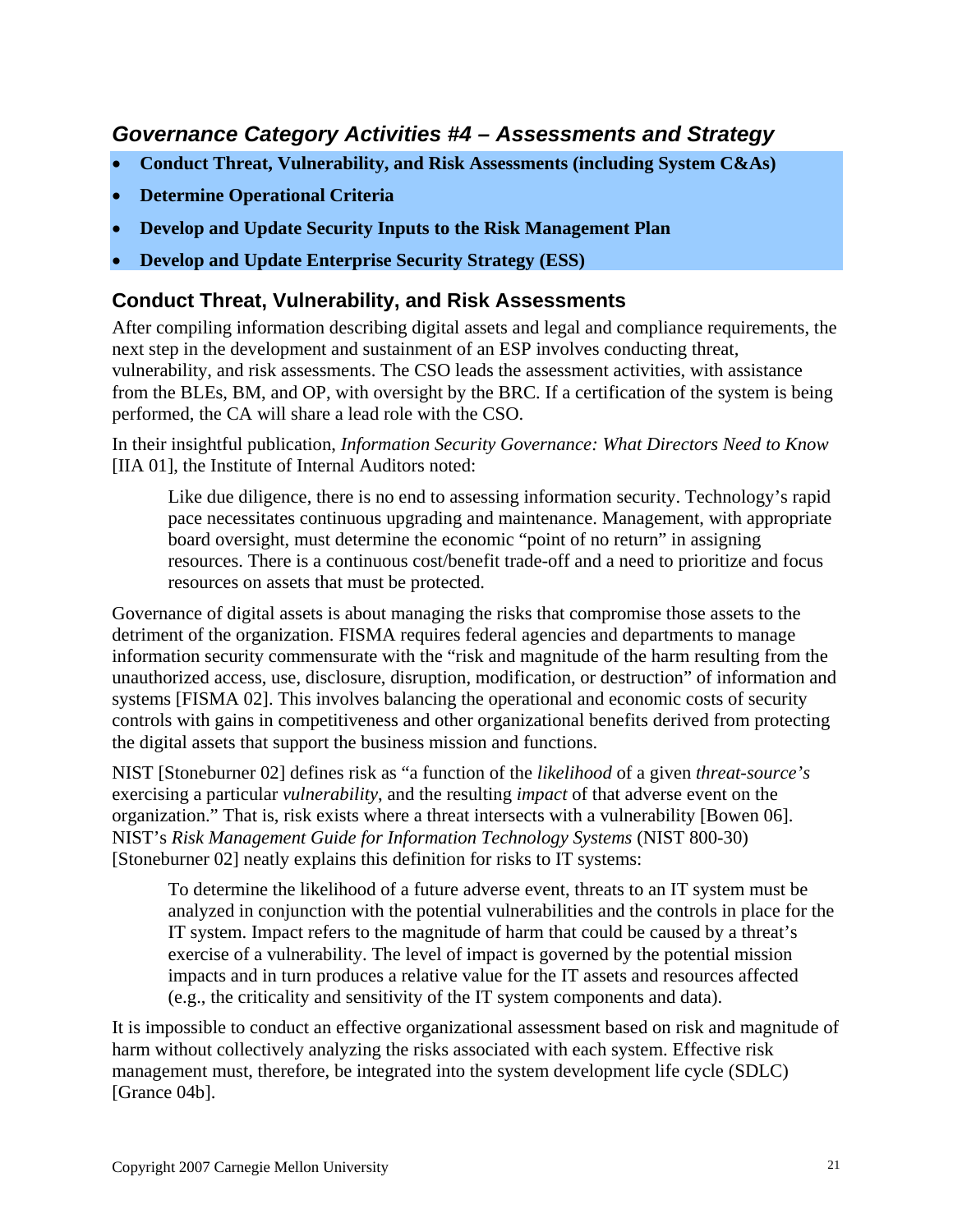There are five phases in an SDLC: initiation, development or acquisition, implementation, operation or maintenance, and disposal. A system can be within several phases at one time, which is not problematic because the same iterative risk assessment process is applied at each phase [Stoneburner 02]. It may be tempting for management to incorrectly determine that governance does not extend this far into the ESP process and turn this risk assessment activity over to technical experts. NIST [Bowen 06] notes:

<span id="page-21-0"></span>[T]he risk management process should not be treated primarily as a technical function carried out by the information security experts who operate and manage the information security system, but as an essential management function of the organization that is tightly woven into the system development life cycle….

Risk assessments can be performed in various ways to meet the needs of the organization. The depth of a risk assessment varies according to the criticality and sensitivity of the system, which is based upon [categorization of the applications](#page-22-1) it runs, the networks it uses, and the information it stores and transmits. *It is through this process that organizations identify their "critical digital assets," i.e., those assets that are critical to the organization's viability, profitability, and sustainability.* Examples of critical assets can include trade secrets, important processing applications, proprietary distribution and supply lists, customer files, just-in-time inventory systems, early warning systems, accounts receivable data, and the like.

System risks may be managed through system self-assessments and the disciplined and structured certification and accreditation (C&A) process [Swanson 01], [NIST 05], [Ross 04]. System C&As support the risk management process and are performed on a regular basis. NIST guidance calls for C&As to be performed on government systems every three years. The term security certification refers to the assessment of the agreed-upon security controls in an information system to determine the effectiveness of those controls. The certification documentation indicates the effectiveness of controls including policies and procedures, and identifies weaknesses, vulnerabilities, or deficiencies that need to be addressed. The documented results of the certification process identify the risk and magnitude of harm the system poses to the enterprise missions. The BLE uses the risk self-assessment and C&A results to decide whether to issue an accreditation letter authorizing the system to operate, granting interim authority to operate, or denying authority to operate. While C&As as defined by NIST are for U.S. government systems, this structured approach can be applied to any system.

As examples, Figure 3.1 in NIST 800-30 [Stoneburner 02] and CERT's **OCTAVE** (Operationally Critical Threat, Asset, and Vulnerability Evaluation) describe useful risk assessment processes and methods that are instructive and applicable to all organizations.

# **Determine Operational Criteria**

The BLE has the lead in determining operational criteria, with assistance from BMs. Operational criteria are determined in part by the risk assessment process and in part by the BLEs and the operational and strategic goals of the enterprise. Criteria can include system availability and bandwidth requirements, restrictions on access to assets, system interconnectivity requirements (internal and external), remote or third party access, physical parameters (such as exceptionally hot or dirty environments or public access to operational areas), etc. The need for security technical solutions, such as encryption software, identity management systems, and monitoring and anomaly detection systems are often determined by operational criteria.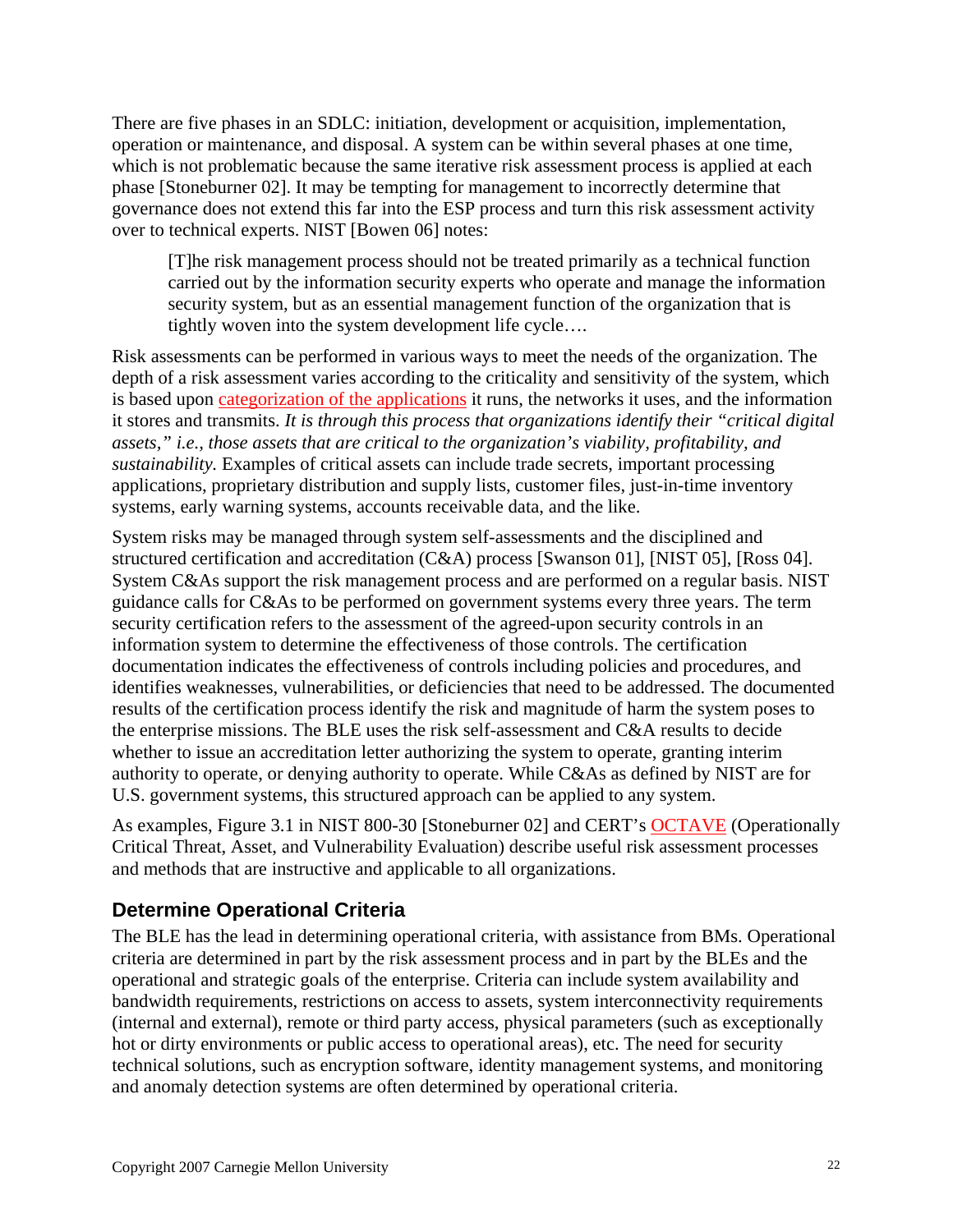<span id="page-22-1"></span><span id="page-22-0"></span>The BRC has the responsibility to ensure that (1) operational criteria align with risk assessments and the organization's risk management plan, and (2) the ESP supports the operational criteria.

# **Develop and Update Security Inputs to the Risk Management Plan**

The risk management plan (RMP) is an organization's overall, governing risk plan. The RMP encompasses the full range of risks to people, products, plants, processes, policies, procedures, systems, networks, and information (P6STNI) [Westby 05, see also ISACA 05a]. Risk assessments are the underpinnings of the RMP; they are analyzed and form the basis for the avoidance, acceptance, or mitigation of identified risks. RMPs may accommodate or mitigate certain risks through controls or insurance. Security inputs to the RMP are developed by the CSO, with the assistance of the CPO, CIO, and GC and oversight by the BRC.

## **Develop and Update Enterprise Security Strategy**

An enterprise security strategy (ESS) supports the organization's RMP and performance goals. It is developed by the CSO, with input from the CPO and oversight by the BRC. The ESS serves as a long-range (usually three- to five-year) plan which guides the organization in the deployment and sustainment of its ESP. The ESP requires continual review and improvement to accommodate (a) changes in laws, regulations, directives, or contractual obligations; (b) shifts in business unit mission or corporate strategy and operations; and (c) new security risks, technological innovations, or changes in system architecture requirements. Absent dramatic operational shifts, the ESS remains relative static and, while referenced frequently and reviewed annually, it is revised at set intervals.

*Artifacts:* The artifacts produced during these activities include the following:

- Risk Assessments
- Certification Letters
- Operational Criteria
- Security Inputs to Risk Management Plan
- Enterprise Security Strategy

## *Governance Activities during Integration and Operations #1 – Categorization and Controls*

- **Categorize Assets by Levels of Risk and Magnitude of Harm**
- **Determine and Update Necessary Controls**
- **Develop and Update Key Performance Indicators and Metrics**

#### **Categorize Assets by Levels of Risk and Magnitude of Harm**

The categorization of assets is one of the most important steps in the development and sustainment of an ESP. It is carried out by the CSO and BLE, with assistance from the CPO, GC, and BM as needed and with oversight by the BRC. The importance of the BLE in this process cannot be overstated. Business missions and critical assets are protected through proper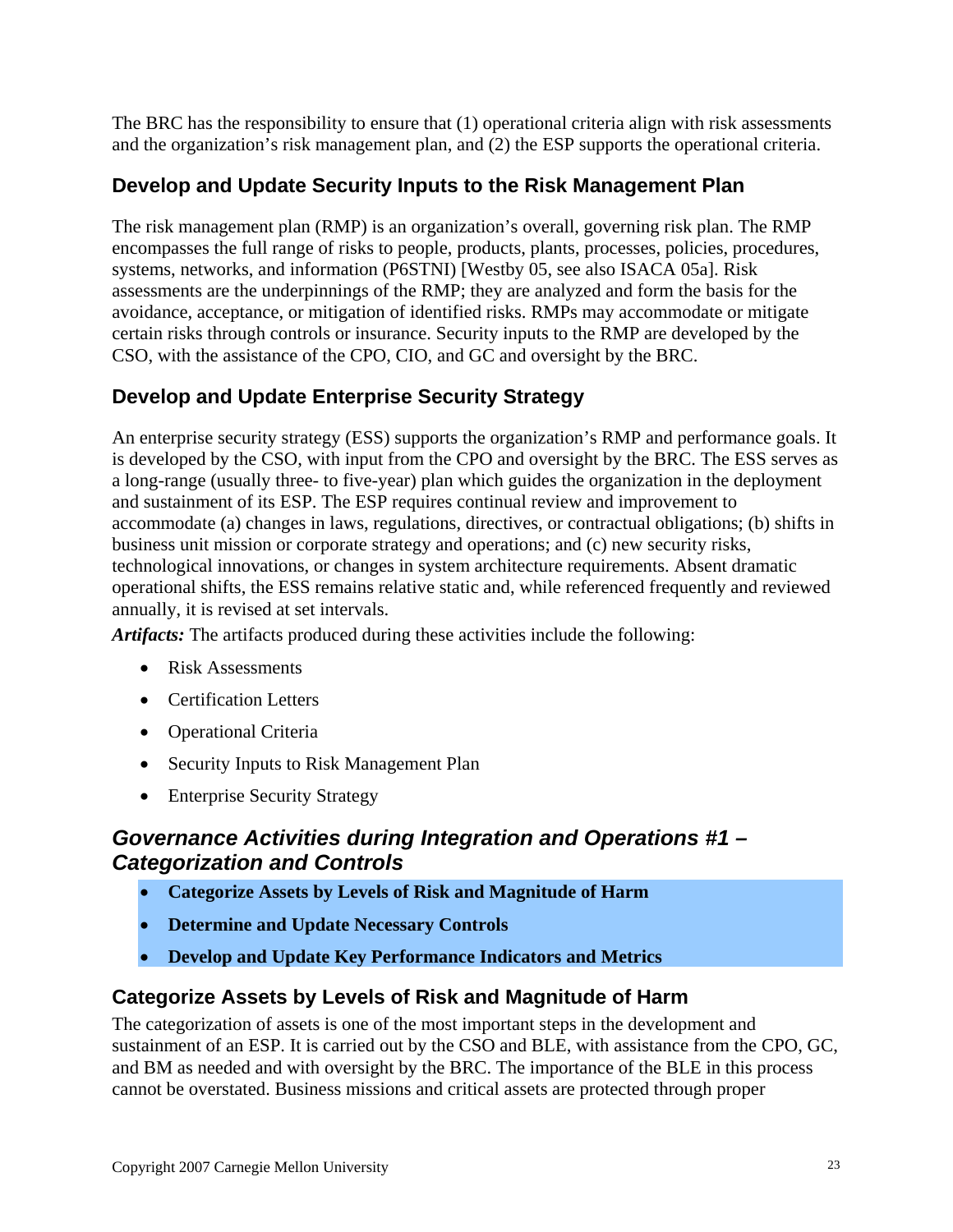categorization. Only the BLE understands the importance of these assets and assumes the risk they pose to the organization. The CSO plays a guiding role and ensures that a consistent approach is used in the categorization process across all business units and that the process is completed in a timely manner. This activity is of such a critical nature that FISMA mandates that federal agencies follow the standard developed by NIST for security categorization, the *Federal Information Processing Standards Publication 199 (FIPS 199)*.

The FIPS 199 standard [FIPS 04] notes:

The security categories are based on the potential impact on an organization should certain events occur which jeopardize the information and information systems needed by the organization to accomplish its assigned mission, protect its assets, fulfill its legal obligations, maintain its day-to-day functions, and protect individuals.

Using the threat and vulnerability inputs derived from previous activities, categories are determined based upon the impact that the compromise of an asset would cause to the organization. Categories are assigned to all assets in a system based upon three *risk factors:* confidentiality, availability, and integrity (CAI). *Categories* of High, Moderate, Low, or Top Secret, Secret, and Confidential are the usual designations for tiers of protection. NIST uses the former, which this article uses as well.

Databases, applications, and networks are each categorized based on impacts and losses that can result from compromises of confidentiality, availability, and integrity [Westby 05, FIPS 04]:

- Confidentiality: maintaining restrictions on access and disclosure, including protections for PII
- Integrity: protecting against data sabotage, destruction, or modification and preserving qualities of non-repudiation and integrity of data
- Availability: providing reliable access to the asset

General rules of thumb in making category determinations are the following [Barker 04a], [Barker 04b], [Westby 04c]:

- Low: the loss of confidentiality, integrity, or availability is expected to have a limited impact on operations, assets, or personnel. The incident would degrade operations to the extent that primary functions could still be performed but they would be less effective. There would be minor harm to assets or individuals and minor financial losses.
- Moderate: the loss of confidentiality, integrity, or availability is expected to have a serious impact on operations, assets, or individuals. The incident would significantly degrade operations to the extent that primary functions could still be performed but the effectiveness would be substantially reduced. There could be significant damage to assets, and substantial financial losses, and personnel could be seriously harmed (but no life threatening injuries or death)
- High: the loss of confidentiality, integrity, or availability is expected to have a severe or catastrophic impact on operations, assets, and personnel. The incident would impact operations such that primary functions may not be able to be performed, assets could suffer major damage, major financial losses could be incurred, and personnel could lose their life or suffer life threatening injuries.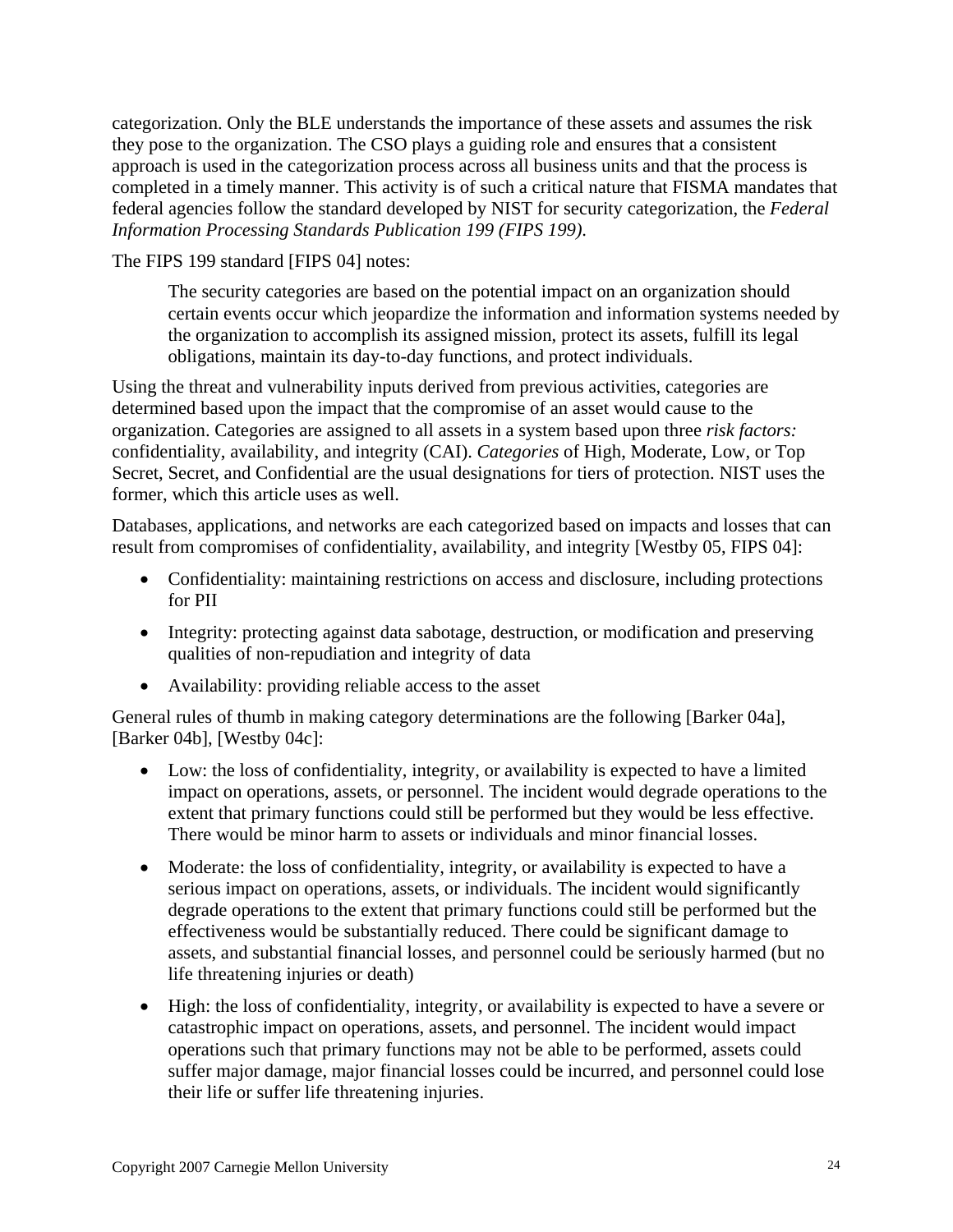<span id="page-24-0"></span>The Table 2 indicates a sample categorization of a medical claim system that is connected to several health provider systems. The highest category (high, moderate, low) based on the three factors (CAI) establishes the security category for the asset. Using the two database assets in the table as an example, the claims database is assigned a confidentiality category of low because there is no PII or other protected information on this database. The integrity of the claims is more important, however, so that category is deemed to be moderate.

Disruptions to the availability of the claims database would only moderately impact the organization, so a moderate category is assigned. Since the highest category assigned is moderate, that is also the final category for that asset. The patient database, however, does contain both identifying information and sensitive PII (race, age, medical diagnosis, and treatment). Therefore, its categorization levels are high for confidentiality and integrity, but moderate for availability since disruptions would only moderately impact the organization. Its final categorization is high.

|                     | <b>Asset</b>                               | <b>Confidentiality</b> | <b>Integrity</b> | <b>Availability</b> | Category        |
|---------------------|--------------------------------------------|------------------------|------------------|---------------------|-----------------|
| <b>Networks</b>     | General<br>Support<br><b>Network</b>       | Low                    | Low              | Moderate            | <b>Moderate</b> |
| <b>Applications</b> | <b>Claims</b><br>Processing<br>Application | Low                    | Moderate         | Moderate            | <b>Moderate</b> |
| <b>Databases</b>    | Claims<br>Database<br>$(no$ PII $)$        | Low                    | Moderate         | Moderate            | <b>Moderate</b> |
|                     | Patient<br>Database                        | High                   | High             | Moderate            | <b>High</b>     |

| Table 2 - Categorization of a Medical Claim System |
|----------------------------------------------------|
|                                                    |

#### **Determine and Update Necessary Controls**

Controls could be considered the gates, guards, and locks protecting IT assets. They are determined by the CSO, with assistance from the CPO, BLE, BM, and GC as needed, and oversight by the BRC. Since BLEs assume the risk for their systems, it is important that BLEs and BMs take more than a passive role in this activity to ensure controls are effective, are consistent with how business operations are performed, and are understood by employees. Security controls are defined as the following [Ross 05a]:

The management, operational, and technical safeguards or countermeasures prescribed for an information system to protect the confidentiality, integrity, and availability of the system and its information.

There are three classes of controls: technical, managerial, and operational. Technical controls can be incorporated into the hardware, software, or firmware. Non-technical controls support management and operational activities or processes. Controls can be used for various purposes: to support an activity or function, to prevent an event from occurring, to detect an event, or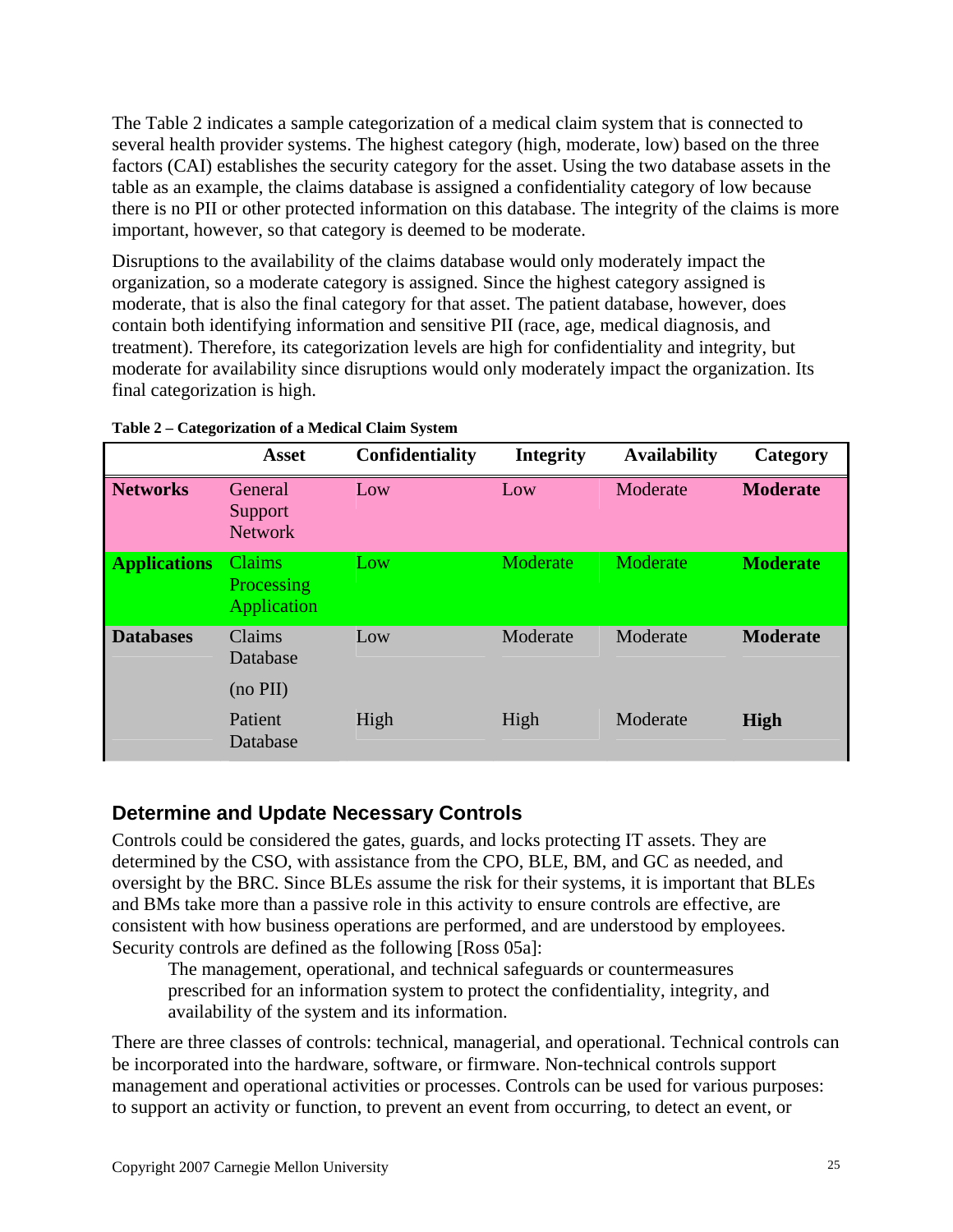support recovery efforts [Westby 05]. Baseline controls are used to achieve the minimum security needed for a system [Ross 05a].

Security controls have three components [Ross 05a]:

- <span id="page-25-0"></span>• Control section – a concise statement regarding the specific security action or practice required to protect some aspect of an asset. Organizations are allowed flexibility in determining the protections needed.
- Supplemental guidance additional information regarding the security control, for example, frequency of backups or the transfer rate required to restore a system.
- Control enhancements statements describing additional capabilities or functionalities needed from a control.

One of the leading de-facto standards for the definition and audit of IT controls (including security) is [CobIT](http://en.wikipedia.org/wiki/COBIT) (Control Objectives for Information and related Technologies) [ITGI 05b]. CobIT describes a framework for IT governance and IT audit. It is intended to ensure the effectiveness, efficiency, confidentiality, integrity, availability, compliance, and reliability of information and the systems used to process information. CobIT is organized into four domains (planning and organization, acquisition and implementation, delivery and support, and monitoring), 34 high-level control objectives, and 318 detailed control objectives. [Allen 06d] Other leading standards that define IT and security controls include ISO 17799 [ISO 05a], NIST's Recommended Security Controls for Federal Information Systems [Ross 05a] and its accompanying Annexes, and the Federal Information System Controls Audit Manual (FISCAM) [GAO 99].

### **Determine and Update Key Performance Indicators and Metrics**

CSOs must strive to establish security key performance indicators (KPIs) and monitor and measure the effectiveness of security controls. The CSO has lead responsibility for this activity, with assistance from the BLE, BM, OP, and CIO as needed, with oversight by the BRC. KPIs are preset performance points, or measures, used to determine whether the desired level of security is being achieved. Performance metrics can be assigned at the organizational and system level. Organizational KPIs help measure an organization's fulfillment of its strategic goals and objectives [Chew 06].

Security KPIs at the operational level can include the number of security incidents, the number of times a policy was violated, the number of attempted intrusions to a system, the cost of system down time, and more. Operational metrics from security technologies such as anti-virus software, intrusion detection/intrusion prevention systems, enterprise security management consoles, log analysis, and the [Center for Internet Security](http://www.cisecurity.org/) testing tools are valuable aids in evaluating technical controls. (See also a reference in the bibliography for these articles from the Corporate Information Security Working Group [CISWG 04] for a set of security metrics at the governance, management, and technical levels.)

Security metrics are based on security goals and objectives and are quantifiable measurement data regarding the effectiveness of security controls. The BRC and senior management must ensure that the metrics accurately reflect the effectiveness of the ESP and support the organization's strategic and operational processes [Westby 05], [Swanson 03]. NIST has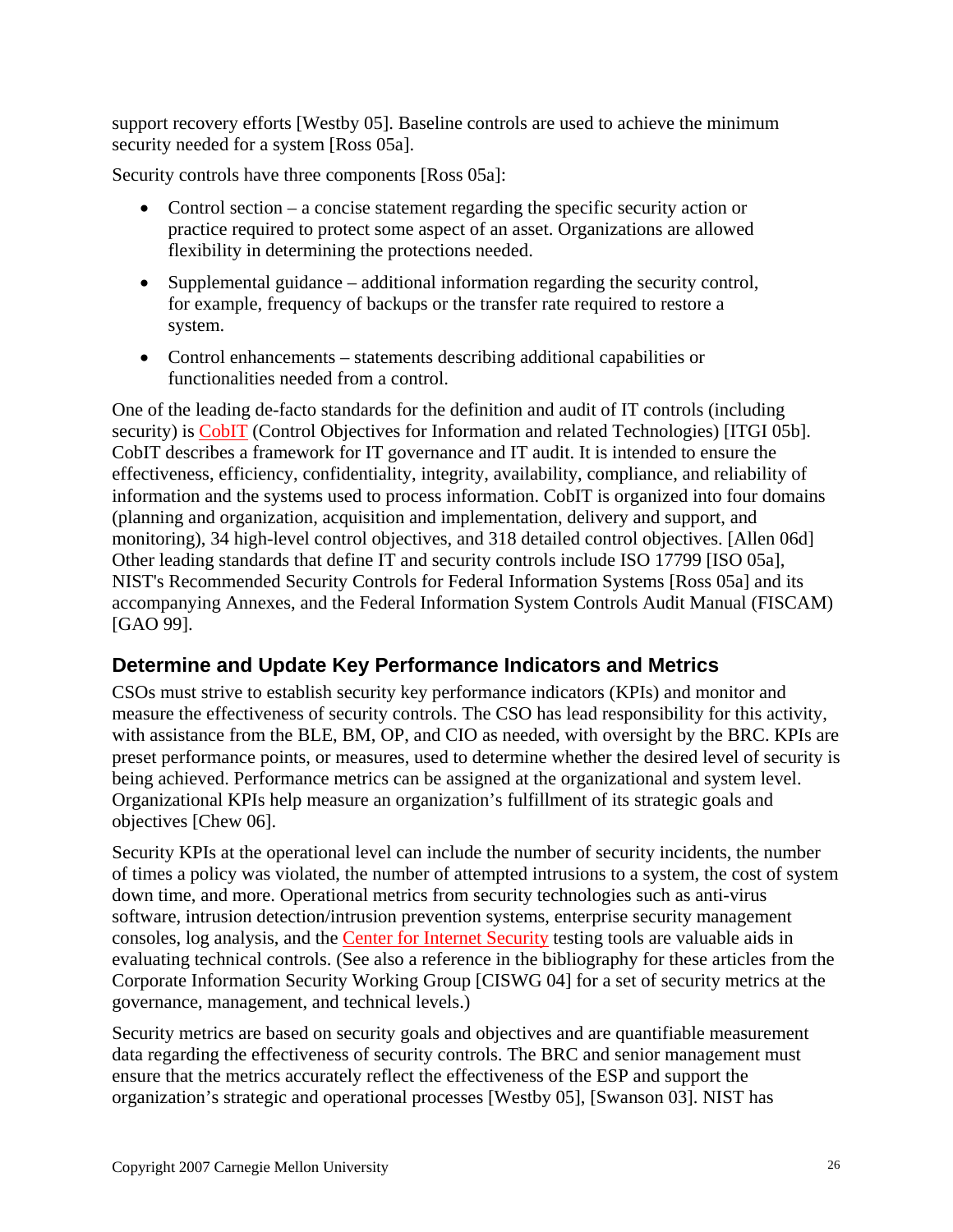developed excellent guidance on the assessment of security controls that may be helpful to private organizations in undertaking this activity [Ross 05b].

*Artifacts:* The artifacts produced during these activities include the following:

- <span id="page-26-0"></span>• Categorization of Assets
- Assignment of Controls
- Key Performance Indicators and Metrics

# *Governance Activities during Integration and Operations #2 – Crisis and Incident Planning*

- **Develop, Update, and Test Incident Response Plan**
- **Develop, Update, and Test Crisis Communication Plan**
- **Develop, Update, and Test Business Continuity and Disaster Recovery Plan**
- **Develop, Update, and Verify 3rd Party and Vendor Requirements**

#### **Develop, Update, and Test Incident Response Plan**

The incident response plan is one of the most important artifacts in an ESP. It is the responsibility of the CSO, with oversight by the BRC. The CIO, BLE, GC, and PR assist in the development of the IR plan. The BLE must ensure that the incident response plan supports business goals and objectives and is in line with the risk that the BLE has accepted for the system. In addition, the BLE needs to guard against IR activities that may be overly disruptive to business operations.

The IR plan can be viewed as the first line of defense in an ESP. Incident response plans must accommodate all kinds of threats to assets committed by both insiders and those external to the organization: viruses, worms, and other malicious code; denial of service attacks; economic espionage and theft; unauthorized access; inappropriate usage; sabotage; destruction of data and more. Some incidents can develop into crises while others can undermine the effectiveness of an ESP if not properly managed. Therefore, prioritizing incidents is an important part of any IR plan.

An IR plan requires qualified personnel with assigned responsibilities consistent with SOD, policies and procedures, a communications plan, guidelines for preservation of evidence and forensic data, periodic reporting, and training. Documentation of events and interactions with others is very important in managing incidents, analyzing responses, and improving response capabilities [Grance 04a].(See also the [CERT Computer Security Incident Response Team home](http://www.cert.org/csirts/)  [page](http://www.cert.org/csirts/) for additional guidance.)

Incident response plans play an important role in managing legal risks and liabilities. Lawsuits regarding cyber incidents are becoming more frequent, and how organizations respond to incidents can often significantly impact legal matters down the road. Increasingly, in-house and outside counsel are leading investigations of cyber incidents to ensure that appropriate forensic data is preserved and evidentiary considerations are taken into consideration. Additionally, counsel's lead role may, in certain circumstances, enable organizations to protect sensitive information under the claim of attorney work product or attorney-client privilege.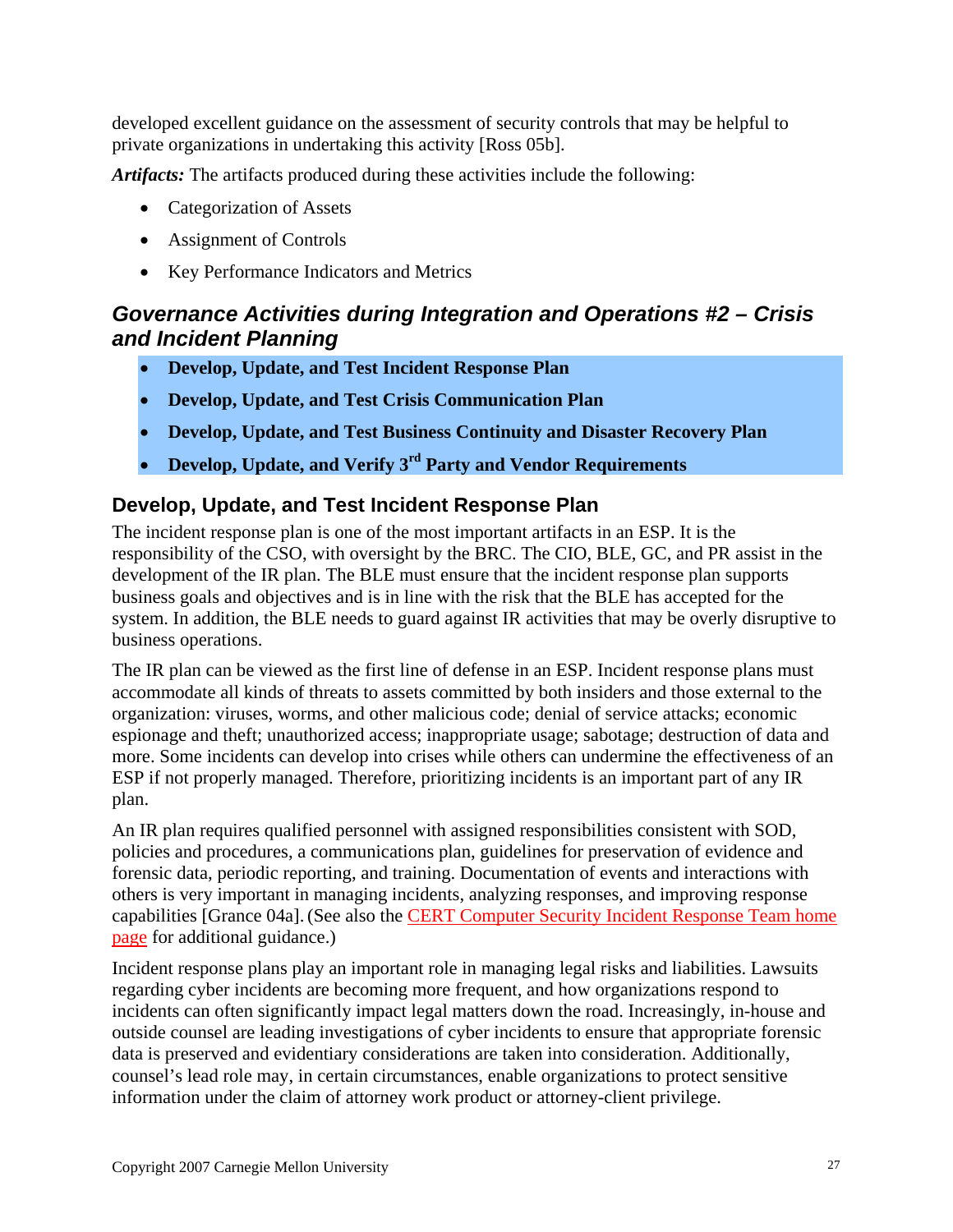## <span id="page-27-0"></span>**Develop, Update, and Test Crisis Communications Plan**

PR takes the lead in developing a crisis communications (CC) plan, with oversight by the BRC. The CSO, CIO, and BLE assist as needed. Crisis communication plans go hand-in-hand with incident response and business continuity planning. It is essential that leaders work through communications in response to possible scenarios before they occur.

They should determine the following:

- Who will speak to employees, what information will be relayed, and over what medium (internet, internal or external website, telephone, etc.)?
- Who will interact with first responders (if required)?
- Who will speak to the press and who decides what will be said?
- Who will speak to investors and analysts?
- Who will speak to law enforcement and determine what information will be shared?
- Who will speak to regulators or other government officials?
- Who will manage cross-border communications?
- What is the central contact point?
- If a security breach occurs at a third party or outsource vendor, when will the client be notified and what will be the plan of communications?

While most incidents do not require all of the foregoing, it is the one incident that does that can result in damage to corporate reputation, market share, and stock price. Clear lines of responsibility and SOD must be given careful consideration in the development of crisis communication plans, but there is no substitute for testing, evaluating, reviewing, and continually updating and maintaining IR and CC plans.

### **Develop and Update Business Continuity Plans and Disaster Recovery Plans**

Risk management of IT assets necessarily involves ensuring that an organization has the ability to maintain or recover operations in times of disruptive or catastrophic events. The current buzzwords are "resilience" and "redundancy" – an organization's ability to adaptively respond to disruptive events and tolerate being affected by them. The CSO, CIO, and BLE share responsibility for the development of BC/DR plans, with assistance from the BM and OP as needed and with oversight by the BRC. The BLE is integrally involved in the development, maintenance, and testing of BC/DR plans and is the interface point between IT and business operations to ensure operations are, in fact, continued in a manner consistent with the RMP and ESS. BC/DR plans serve as the foundation for policies, procedures, and processes that will guide an organization through an array of incidents and keep it viable, profitable, and competitive.

Fortunately, BRCs and CSOs can now look to excellent guidance in these efforts from best practices developed by NIST, ISO, British Standards Institution (BSI), and other organizations.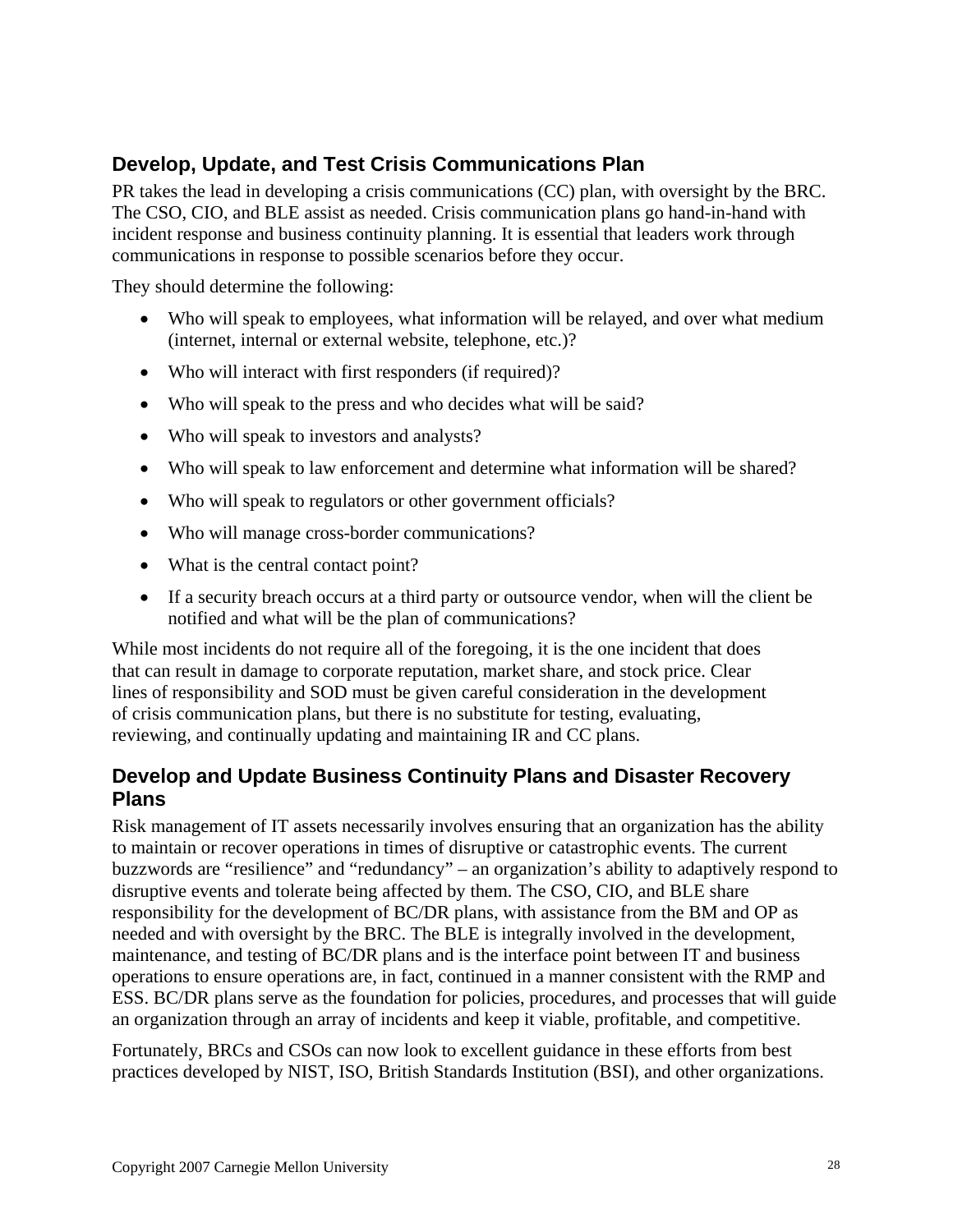BSI, the original developer of the standard for information security, has developed a standard for business continuity, BS 25999 [BSI 06].

Regarding management's role in BC, BS 25999 notes:

<span id="page-28-0"></span>Top management, especially in a large multinational organization, might not be directly involved; however, top management accountability through the chain of command is manifest. In a small organization, top management might be the owner or sole proprietor.

BS 25999 does not, however, cover civil emergencies and related emergency planning. Because of the possibility of events such as natural disasters and terrorist attacks, organizations must prepare for all types of emergencies. While a plan does not need to be developed for every possible outage, it is essential that plans be developed for high-impact scenarios.

The designation of recovery time objectives (RTO) is an important control [BSI 06]. In addition, technology recovery plans for restoring IT services to an organization – often through an alternate location – must dovetail with business continuity plans [Westby 05]. It is important to analyze the scalability of incidents and manage the risks to prevent incidents from becoming crises. BC planning must take into account outsourced activities since they may carry a higher risk than those performed internally [BSI 06].

The artifacts developed in the ESP are important to BC/DR planning. The inventory of assets, particularly those assets that have been identified as critical to the organization's goals, objectives, strategies, and competitiveness are key inputs to the development of BC/DR plans [BSI 06], [Westby 05]. In addition, the system descriptions are valuable, and asset owners can help determine how systems are to be handled in a BC/DR scenario.

Once a BC/DR plan has been developed, it is essential that it be tested through effective exercises, evaluated, and kept up-to-date. Exercises should involve critical stakeholders and test the technical, logistical, administrative, procedural and operational systems of the BC/DR plan [BSI 06].

# **Develop, Update and Verify Third Party and Vendor Requirements**

This CSO and CIO share the lead responsibility for this activity, with input from the BLE and oversight by the BRC. It is important that organizations step back and analyze what operations are being performed by third parties, such as business partners, suppliers, and vendors. The priorities and responses that might take place internally may not be appropriate or the same outside an organization. The work may carry higher risk because it is performed by an outside party, requiring added controls, reviews, policies and procedures, or governance measures.

For example, leaders may not ever know about a security breach of corporate data at a vendor location unless specific requirements are in place governing such circumstances. Likewise, a vendor may make statements to the press, share information with law enforcement, or destroy or fail to preserve logs and important evidence. In addition, grave and important security considerations surround the development of software and hardware and the risk of built-in backdoors or exploits (hidden code that permits unauthorized access). Thus, it is important that ESP requirements be transferred to third parties and vendors and modified where appropriate to manage risk. Controls, metrics, reporting, auditing, and effective governance structures help organizations analyze and verify whether their security program is effectively implemented by outside parties and risks are managed or mitigated.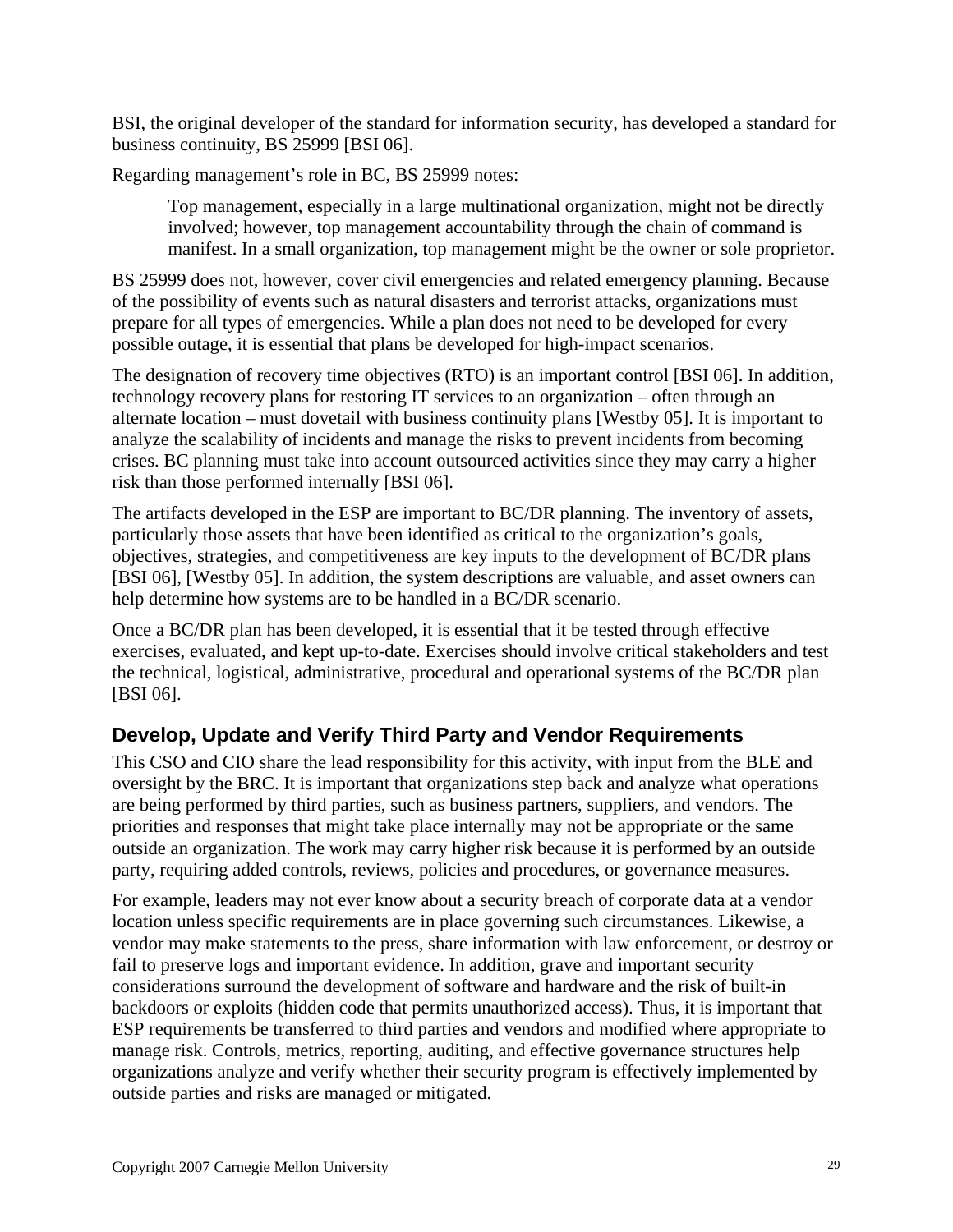*Artifacts:* The artifacts produced during these activities include the following:

- <span id="page-29-0"></span>• Incident Response Plan
- Incident Response Plan Test Report
- IR Reports
- Crisis Communications Plan
- Crisis Communications Plan Test Report
- CC Reports
- Business Continuity/Disaster Recovery Plan
- BC/DR Plan Test Report
- Third Party and Vendor Requirements for IR, CC, and BC/DR
- Third Party and Vendor Requirements Verification Report

# *Governance Activities during Integration and Operations #3 – Security Plan*

- **Develop and Update Enterprise Security Plan**
- **BRC Approval of Enterprise Security Plan**

**Develop and Update Enterprise Security Plan:** The foregoing activities have each contributed to the development of a security plan that serves as the overarching plan for the organization. The development of the plan is the primary responsibility of the CSO, working with the X-team, and designated operational personnel, with oversight by the BRC. The plan is developed based on the business unit security plans (if the organization is large enough) and requirements from system security plans. This "bottom-up" approach (from system plans upward), combined with the more "top-down" input from the RMP, ESS, and top-level policies, converge in the process of developing the enterprise security plan. This methodology helps ensure that security requirements support business goals and objectives, rather than constrain them. It is important that the same critical inputs discussed in [Article 2: Defining and Effective Enterprise Security](http://www.cert.org/archive/pdf/GES_IG_2_0703.pdf)  [Program](http://www.cert.org/archive/pdf/GES_IG_2_0703.pdf), Figure 2 are factored into the enterprise security plan so that managerial, legal, operational, and technical considerations for the entire organization are accommodated.

### **Approval of Security Plan**

The BRC has the responsibility for final approval of the enterprise security plan. This involves a close review of the plan, including verifying that it is in line with the RMP, ESS, and top-level management policies. In addition, the BRC should undertake an assessment regarding whether [Westby 05]:

- all system security plans have been integrated into the plan
- critical assets are adequately protected
- baseline security requirements are met
- controls, metrics, and governance processes are adequate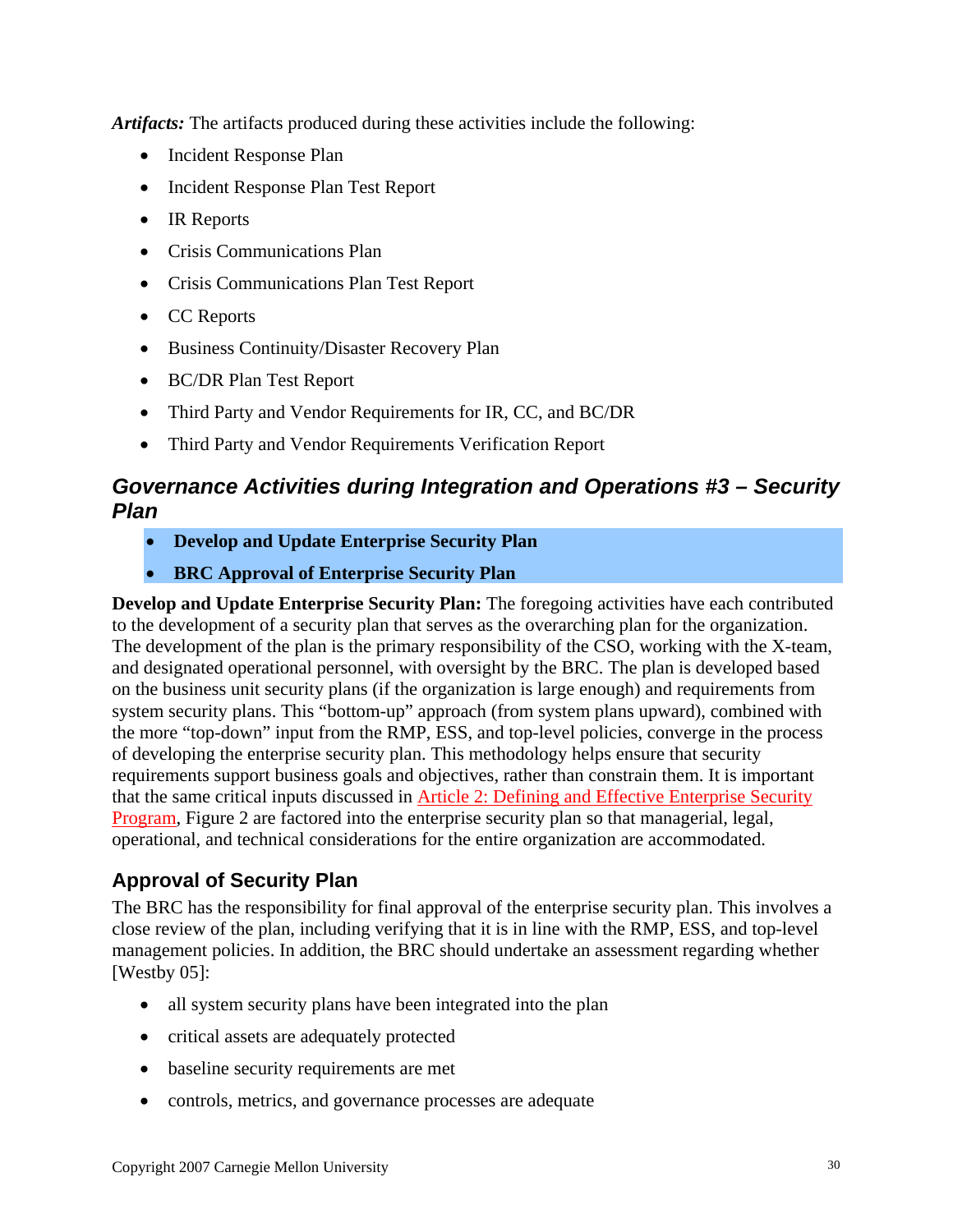- <span id="page-30-0"></span>• appropriate SOD (or counterbalancing approvals or checkpoints) is in place for more detailed security responsibilities
- the BC/DR, IR, and CC plans are incorporated into the plan

The BRC signs off on the enterprise security plan through a formal letter of approval of the plan. This letter is an important artifact in the ESP.

*Artifacts:* The artifacts produced during these activities include the following:

- Enterprise Security Plan
- BRC Approval Letter for the Enterprise Security Plan

# *Governance Activities during Implementation and Evaluation – Implement and Train*

• **Develop and Update ESP Implementation and Training Plans** 

#### **Develop and Update ESP Implementation and Training Plans**

The truth to the expression "security is only as good as its weakest link" is often realized when excellent security programs fail due to the lack of proper implementation and training of personnel. In 2002, the FTC initiated action against Eli Lilly for its inadvertent failure to uphold a privacy promise it had made to patients using Prozac, even though it had a policy covering the operational processes. The FTC's complaint alleged the company's claim of privacy and confidentiality of this information was deceptive because of "failure to maintain or implement internal measures appropriate under the circumstances" to support the policy" [FTC 02a]. According to the FTC, Eli Lilly failed to [FTC 02a]:

- provide appropriate training for employees regarding consumer privacy and information security
- provide appropriate oversight and assistance for the employee who mistakenly disclosed the identities of the patients through a "string listing" of patient email addresses
- implement appropriate checks and controls on the process

The consent decree required Lilly to establish a four-part security program with reasonable and appropriate administrative, technical, and physical safeguards to protect PII against any reasonably anticipated risks to its security [FTC 02b]. The FTC's strong message in the Lilly case was that policies on paper are not enough; people need to be trained and the policy needs to be integrated into daily operations through effective procedures, with appropriate controls put in place to help prevent mistakes.

The CSO has the primary responsibility to develop the implementation plan with oversight by the BRC. X-Team involvement from the CPO, HR, BLE, PR, CIO, and GC is critical. The BLE plays a key role in ensuring that business unit personnel are engaged and understand the importance of policies and procedures and the associated training they will receive. Additional input is provided by the BM, AO, and OP.

The training plan must go beyond security awareness and identify target audiences that require specialized training regarding privacy and security responsibilities. For example, boards and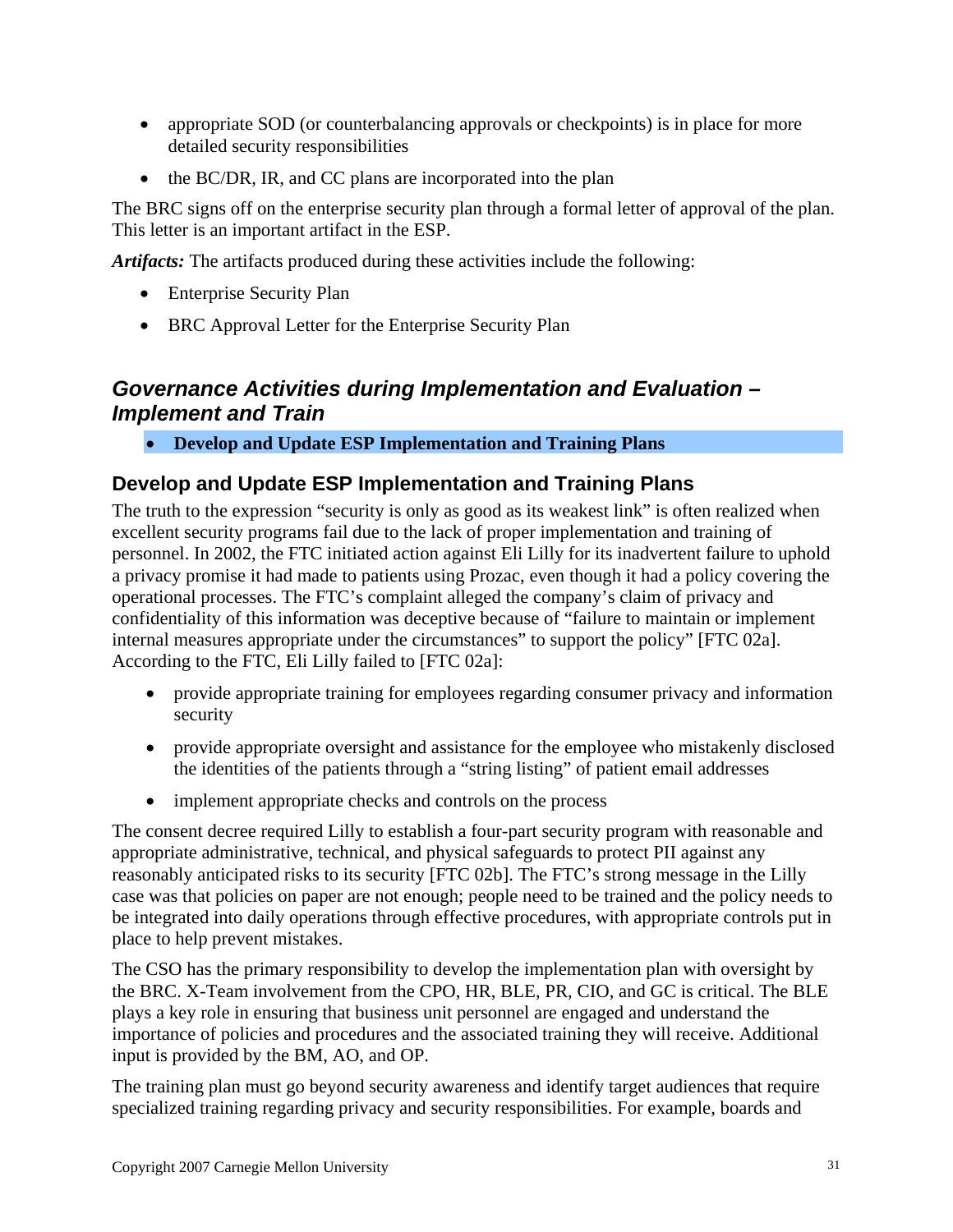<span id="page-31-0"></span>senior management must receive training regarding their governance responsibilities in developing and sustaining ESPs. Business managers require another level of security training, and so on, down to the training of operational personnel who handle, transmit, and have custody of data. Therefore, a variety of training modules must be developed and delivered to a wide range of personnel according a planned schedule. Many personnel will need to receive more than one type of training (e.g., security awareness, security governance, security of operational data during specific processes, and the like)

*Artifacts:* The artifacts produced during this activity include:

- Implementation Plan and Results
- Training Plan and Schedule

## *Governance Activities during Capital Planning and Reviews/Audits #1 – Funding*

• **Determine Security Business Case, Return on Investment, and Funding** 

#### **Determine Security Business Case, Return on Investment, and Funding**

One of the most perplexing areas of cyber security is

- (a) understanding how to make a business case that justifies investment and expenditures on security
- (b) calculating return on investment
- (c) determining the appropriate allocation of resources for the development, implementation, and sustainment of the ESP

The U.S. Office of Management and Budget has issued memoranda and NIST has published guidance regarding integrating security requirements into the SDLC and capital planning and investment processes for all federal systems. This area is decidedly unsettled, however, outside the U.S. government. NIST Special Publication 800-65, *Integrating IT Security into the Capital Planning and Investment Control Process* [Hash 05], offers invaluable guidance that, for the most part, can be adapted to the private sector environment and budgetary process.

Research conducted by Lawrence Gordon and Martin Loeb at the University of Maryland [Gordon 06] advances the discussion regarding the economics of cyber security and its return to organizations.

All too often, the allocation of financial resources for ESPs is based upon

- limited input from a couple of executives or reports
- what has been spent in previous years
- whether any serious breach has occurred before
- whether security measures are a compliance requirement that has criminal or serious consequences
- what funds other business units are willing to throw into the "security pot"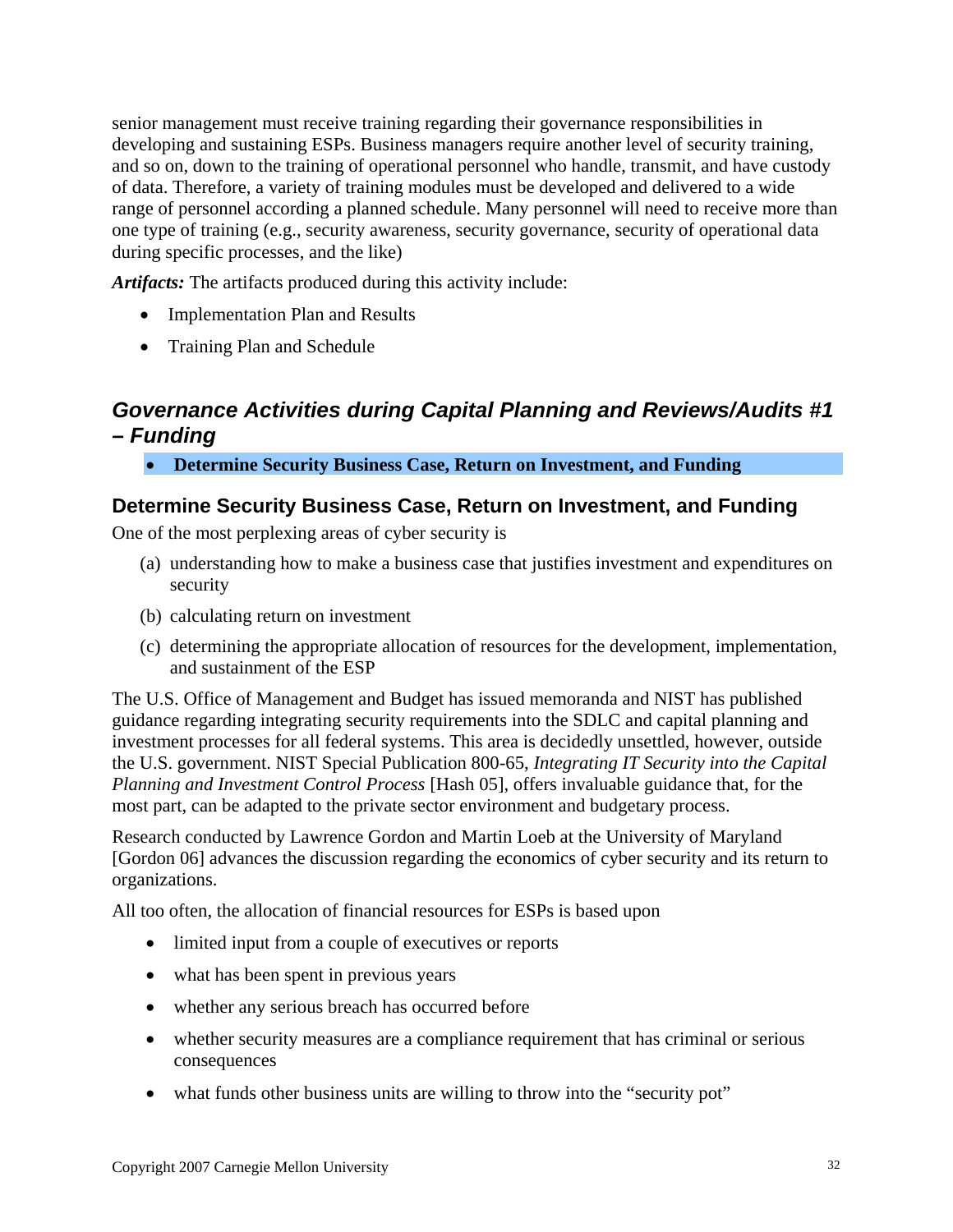Each of these is an invalid approach, and collectively, they leave an organization vulnerable to a full range of risks to its operations, processes, people, facilities, networks, applications, and data. Instead, financial resources must be allocated to support the following:

- <span id="page-32-0"></span>(a) ESP activities (including security requirements)
- (b) POAM corrective actions
- (c) training programs
- (d) monitoring and enforcement activities
- (e) special assistance, such as forensic expertise, outside legal counsel, technical experts
- (f) periodic (no less than annual) reviews of the ESP and ongoing maintenance activities

The CSO and CFO share the lead responsibility for this activity, with oversight by the BRC. The resources allocated to the ESP are recommended by the BRC and approved by the board of directors.

*Artifacts:* The artifacts produced during this activity include the following:

- ESP Security Investment Requirements and ROI Analysis
- Board Approved Budget for the ESP

# *Governance Activities as part of Capital Planning and Reviews/Audits #2 – Reviews and Audits*

• **Conduct Formal Review and Audit of ESP** 

### **Conduct Formal Review and Audit of ESP**

Formal reviews of an ESP, business unit security plans, and system security plans are essential, lest an organization lose control of its digital assets and processes and be subject to increased risk. Changes in business operations, top-level policies, compliance requirements, technological vulnerabilities and innovations, shifts in personnel, and budgetary limitations can impact every aspect of business operations, including the security program. The artifacts produced in the development of an ESP serve as important risk documentation and guide courses of action throughout the year. It is essential that they be kept up-to-date and be viewed as trusted resources. These artifacts must evolve with business operations, accommodate new legal liabilities and risks, and stay aligned with the RMP and ESS.

Formal reviews of the ESP should take place no less than once per year. The CSO leads the review, with assistance from the X-team and oversight by the BRC. The BRC approves the formal review report. Simultaneously, the board audit committee (BAC) and internal and external auditing personnel may be conducting annual audits of the ESP. The results of the reviews and audits serve as valuable cross-checks and help limit risks and liabilities. They help identify deficiencies and ensure policies and procedures are complied with and controls are effective.

The BAC and internal and external auditors conduct an independent review of the ESP and issue their own reports. In the course of their audit work, they validate and verify that

• the proper governance structure is in place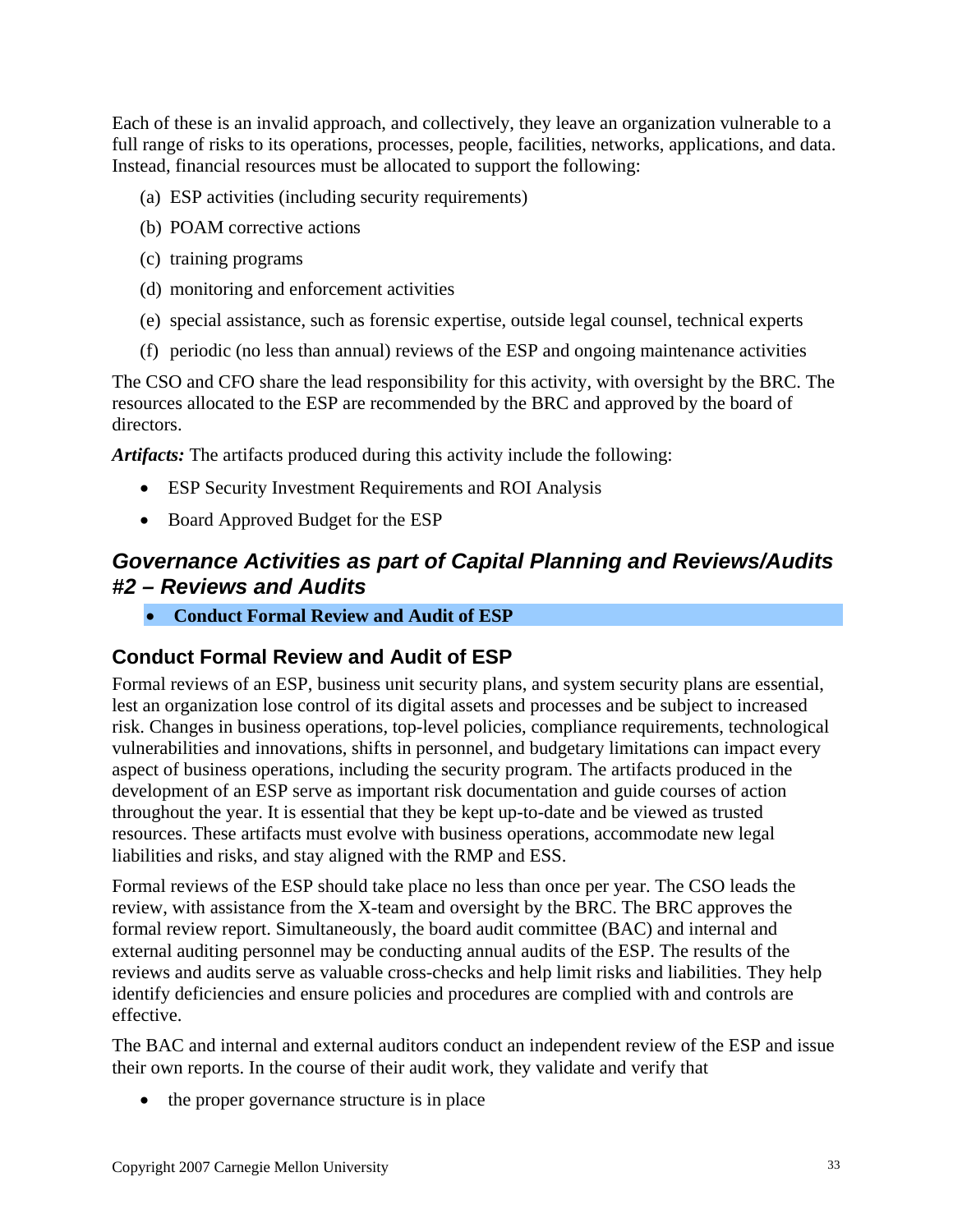- <span id="page-33-0"></span>• the RMP, ESS, and enterprise security plan are followed
- risk assessments are adequate and linked to the RMP, ESS, and enterprise security plan
- roles and responsibilities are fulfilled and SOD is effective
- compliance and legal requirements are identified and met
- privacy impact assessments are complete and privacy requirements are met
- the inventory of assets is complete, up-to-date and properly categorized
- controls and KPIs are effective and properly implemented
- best practices and standards are followed and security configuration settings are defined and deployed
- policies and procedures are current and compliance is monitored and enforced
- supporting plans (BC/DR, IR, CC, and change management) are tested and followed
- third parties and vendors are meeting their requirements
- systems within the program are certified and accredited
- material system weaknesses are identified and addressed through POAMs
- security investments are adequate and subject to ROI or equivalent analysis, as for other business investment decisions, and security ROI is tracking to plan
- the findings of previous audits and reviews have been incorporated into the current RMP and enterprise security plan and deficiencies and material weaknesses have been corrected

*Artifacts:* The artifacts produced during these activities include the following:

- Report on Annual Review of ESP
- Report on Annual Audit of ESP (internal report and external auditor reports)

# **Additional Considerations**

# *Keeping Up With the Pace of Technology*

Security of assets evolves with technological innovations. Just as ESPs become stable, new technologies – as well as new vulnerabilities and threats – require BRCs and X-team members to adapt to the pace of technology change and ensure that the ESP stays ahead of the risks that come with new innovations. Today, the digital revolution is impacting organizations in a much more subtle way than the internet did in the mid-1990s. The following areas require special attention because they pose particular security risks to enterprises and may require changes to the way the organization approaches the management and security of its assets:

- mitigating the exploitation of new technologies
- security of web services
- securing radio frequency identification (RFID) systems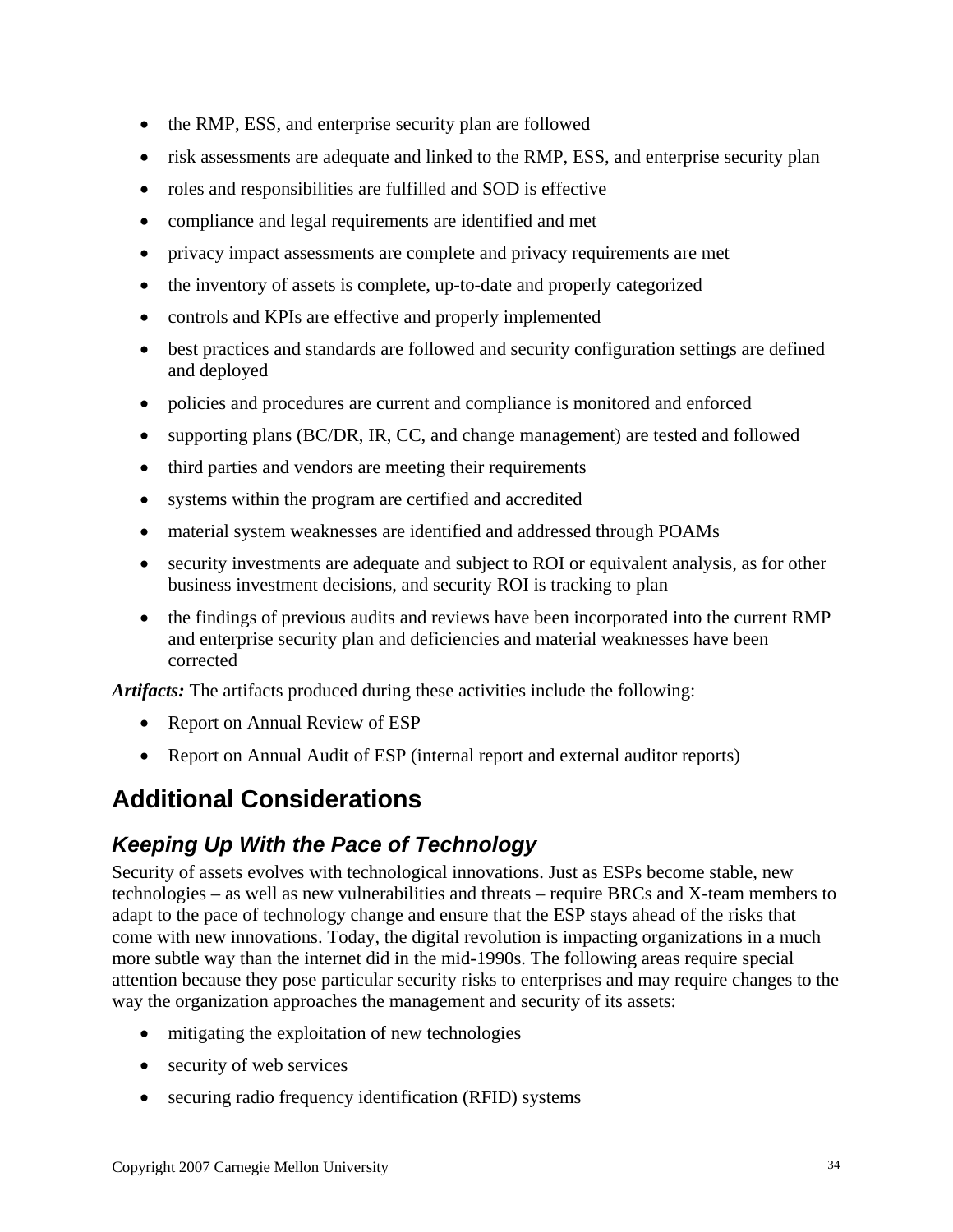- personal identity verification (PIV) and identity management
- personal digital assistant (PDA) and other mobile devices (security of the device, safeguarding information on the device, and forensics regarding intrusions or attacks)
- security of Voice Over Internet Protocol (VOIP) systems
- Security of wireless devices (802.11, Bluetooth, handheld devices)
- sanitization of media

[NIST](http://csrc.nist.gov/publications/nistpubs/index.html) has published guidance in each of these areas that is useful to public and private sector organizations. In addition, it is important to understand the risks associated with new technologies either on the horizon or in early stages of deployment, such as virtualization of machines and grid computing.

Sources for keeping up to date on current and emerging attack trends include US-[CERT's](http://www.us-cert.gov/)  [Security Alerts and Current Activity](http://www.us-cert.gov/) and the SANS Institute's list of [Top-20 Internet Security](http://www.sans.org/top20/)  [Attack Targets.](http://www.sans.org/top20/)

# *Best Practices and Standards*

As boards and corporate leaders approach the governance and development of ESPs, it is important that they carefully select and implement best practices and standards that are appropriate for the security of their business operations. Although not a comprehensive listing, some of the better known standards and guidelines for sound practices are listed below.

The good news is that these practices are, for the most part, consistent. Some organizations have undertaken valuable practice mappings that can be useful when acquiring and integrating systems that are documented based upon different standards [ITGI 05a].

- ISO/IEC 13335: Information Technology Security Techniques Management of information and communications technology security – 4 parts (1998-2004)
- ISO/TR 13569: Financial Services Information Security Guidelines (2005)
- ISO/IEC TR 14516: Information Technology Security Techniques Guidelines for the use and management of Trusted Third Party services (2002)
- ISO/IEC 15408: Information Technology Security Techniques --- Evaluation Criteria for IT Security (Common Criteria) – 3 parts (2005)
- ISO/IEC 15446: Information Technology Security Techniques Guide for the Production of Protection Profiles and Security Targets (2004)
- ISO/TR 15801: Electronic imaging Imaging Stored Electronically Recommendations for trustworthiness and reliability (2004)
- ISO/IEC 17799: Information Technology Security Techniques Code of practice for information security management (2005) [ISO 05a]
- ISO/IEC TR 18045: Information Technology Security Techniques Methodology for IT Security Evaluation (2005)
- ISO/IEC 20000: Information Technology Service Management 2 parts (2005)